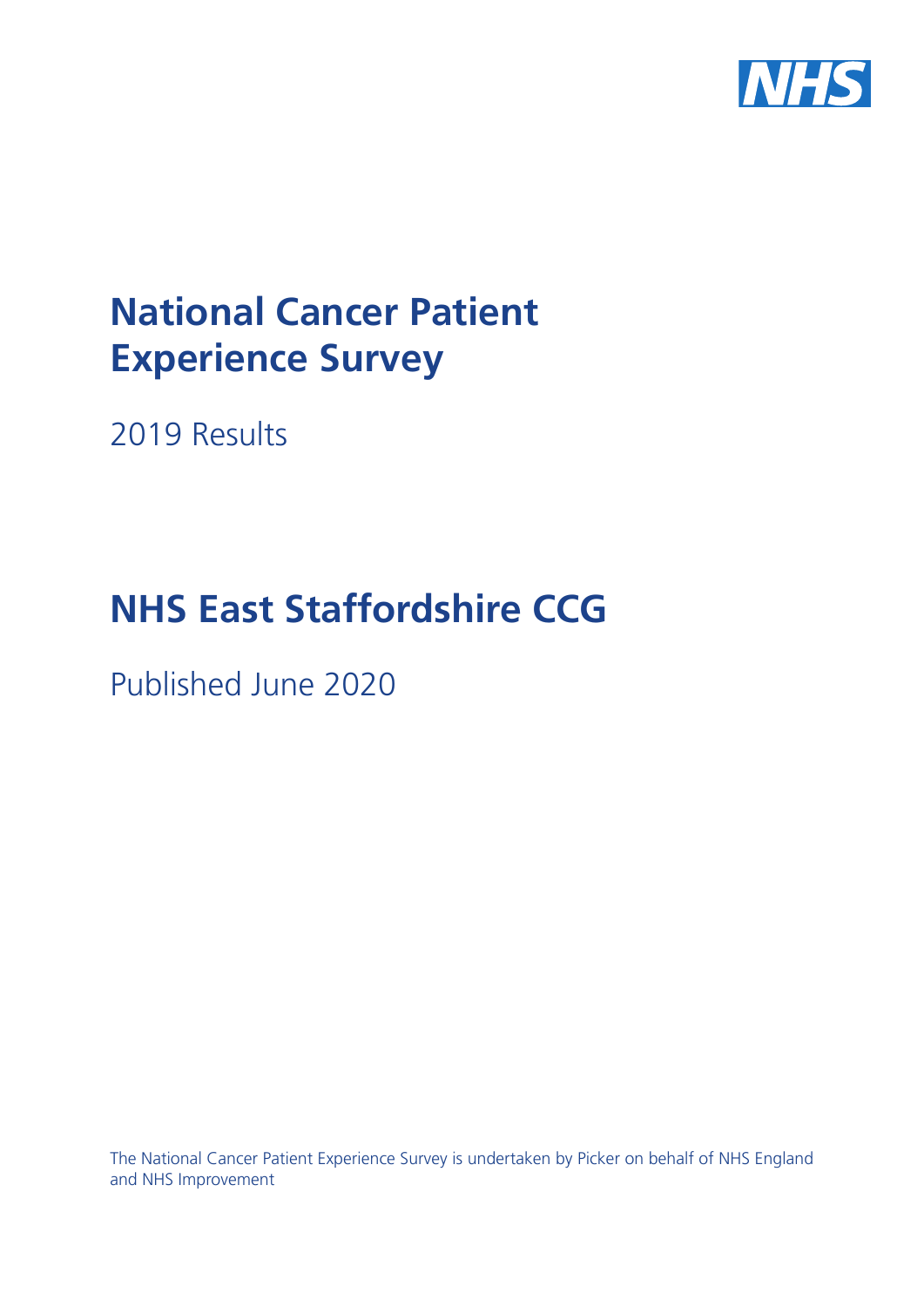# **Executive Summary** Case Mix Adjusted scores

### **Cancer Dashboard Questions**

The following seven questions are included in phase 1 of the Cancer Dashboard developed by Public Health England and NHS England:

Q61. Patient's average rating of care scored from very poor to very good

| $\Omega$ | $\overline{2}$                                                | 3 | 4 | 5 | 6 | 7 | 8 | 9   | 10                                                                                            |
|----------|---------------------------------------------------------------|---|---|---|---|---|---|-----|-----------------------------------------------------------------------------------------------|
|          |                                                               |   |   |   |   |   |   | 8.8 |                                                                                               |
|          |                                                               |   |   |   |   |   |   |     | Q18. Patient definitely involved as much as they wanted in decisions about care and treatment |
|          |                                                               |   |   |   |   |   |   |     | Q19. Patient given the name of a CNS who would support them through their treatment           |
| 84%      | Q20. Patient found it very or quite easy to contact their CNS |   |   |   |   |   |   |     |                                                                                               |
|          |                                                               |   |   |   |   |   |   |     | Q39. Patient always felt they were treated with respect and dignity while in hospital         |
|          | leaving hospital                                              |   |   |   |   |   |   |     | Q41. Hospital staff told patient who to contact if worried about condition or treatment after |
| 62%      | treatment                                                     |   |   |   |   |   |   |     | Q55. General practice staff definitely did everything they could to support patient during    |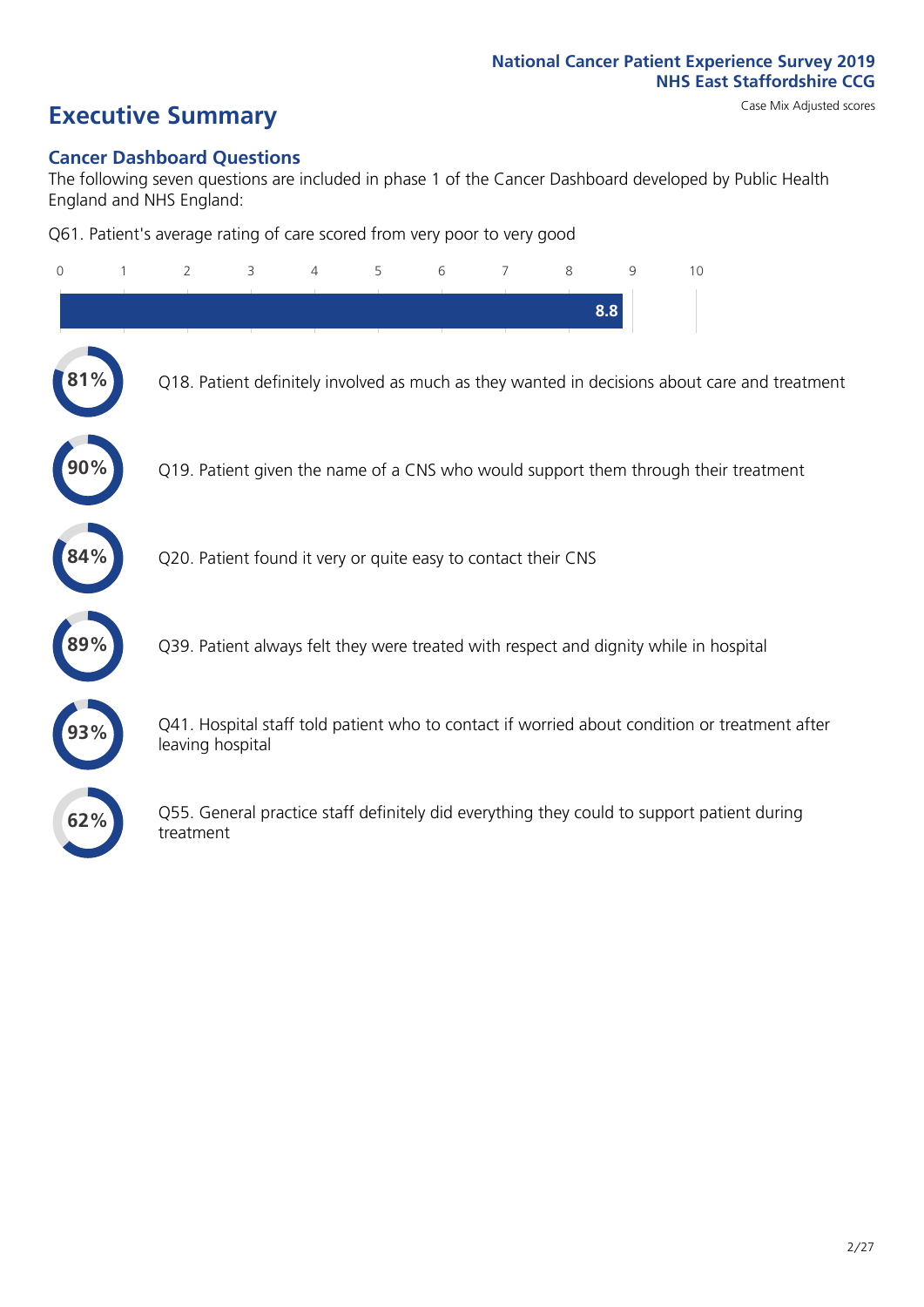## **Introduction**

The National Cancer Patient Experience Survey 2019 is the ninth iteration of the survey first undertaken in 2010. It has been designed to monitor national progress on cancer care; to provide information to drive local quality improvements; to assist commissioners and providers of cancer care; and to inform the work of the various charities and stakeholder groups supporting cancer patients.

The survey was overseen by a national Cancer Patient Experience Advisory Group. This Advisory Group set the principles and objectives of the survey programme and guided questionnaire development. The survey was commissioned and managed by NHS England. The survey provider, Picker, is responsible for designing, running and analysing the survey.

The 2019 survey involved 143 NHS Trusts. Out of 111,366 people, 67,858 people responded to the survey, yielding a response rate of 61%.

# **Methodology**

### **Eligibility, fieldwork and survey methods**

The sample for the survey included all adult (aged 16 and over) NHS patients, with a confirmed primary diagnosis of cancer, discharged from an NHS Trust after an inpatient episode or day case attendance for cancer related treatment in the months of April, May and June 2019. The fieldwork for the survey was undertaken between December 2019 and March 2020.

As in the previous four years, the survey used a mixed mode methodology. Questionnaires were sent by post, with two reminders where necessary, but also included an option to complete the questionnaire online. A Freephone helpline and email was available for respondents to opt out, ask questions about the survey, enable them to complete their questionnaire over the phone and provide access to a translation and interpreting facility for those whose first language was not English.

### **Case-mix adjustment**

Both unadjusted and adjusted scores are presented in this report. Case-mix adjusted scores allows us to account for the impact that differing patient populations might have on results. By using the case-mix adjusted estimates we can obtain a greater understanding of how a CCG is performing given their patient population. The factors taken into account in this case-mix adjustment are gender, age, ethnic group, deprivation, and tumour group.

### **Scoring methodology**

Fifty-two questions from the questionnaire are scored as these questions relate directly to patient experience. For all but one question (Q61), scores are presented as the percentage of positive responses out of all scored responses. For Q61, respondents rate their overall care on a scale of 0 to 10, of which the average was calculated for this question's presented score. The percentages in this report have been rounded to the nearest percentage point. Therefore, in some cases the figures do not appear to add up to 100%.

### **Statistical significance**

In the reporting of 2019 results, appropriate statistical tests have been undertaken to identify unadjusted scores for which the change over time is 'statistically significant'. Thirty-seven scored questions in 2019 have been compared with those of 2018 and a statistically significant change between the two years has been reported where identified.

For the scored questions that are comparable beyond 2018, statistically significant change over the five years has also been reported where identified. A statistically significant difference means that the change in the result is very unlikely to have occurred by sampling variation.

### **Suppression**

### **Question-level suppression**

For scores where the base size per question is  $<$ 21, the score will be suppressed and replaced with an asterisk (\*). The base size will include neutral response options.

### **Double suppression**

If any group within a particular sub-group breakdown (such as the tumour group breakdown) has <21 responses, then the figure for this particular group is suppressed and replaced with an asterisk (\*). If there is only one group within the sub-group breakdown that has <21 respondents, and is therefore suppressed, the group with the next lowest number of respondents is also supressed and replaced with an asterisk (\*) (regardless if it is greater than or less than 21).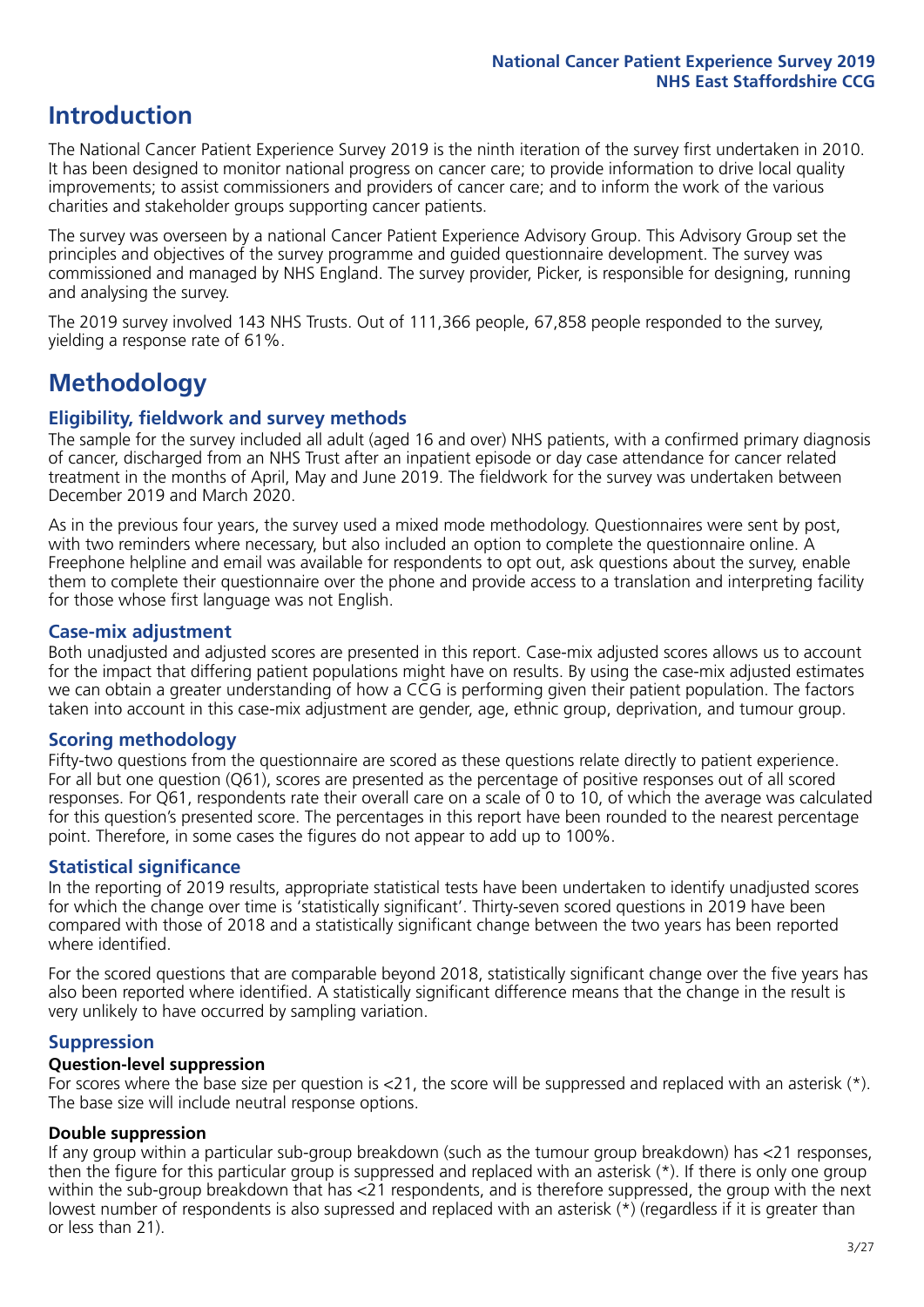## **Understanding the results**

This report shows how this CCG scored for each question in the survey, compared with national results and previous year's results. It is aimed at helping individual CCGs to understand their performance and identify areas for local improvement. Below is a description of the type of results presented within this report and how to understand them.

### **Expected range charts**

The expected range charts in this report show a bar with the lowest and highest score received for each question nationally. Within this bar, an expected range is given (in grey) and a black diamond represents the actual score for this CCG.

CCGs whose score is above the upper limit of the expected range (in the dark blue) are positive outliers, with a score statistically significantly higher than the national mean. This indicates that the CCG performs better than what CCGs of the same size and demographics are expected to perform. The opposite is true if the score is below the lower limit of the expected range (in the light blue); these are negative outliers. For scores within the expected range (in the grey), the score is what we would expect given the CCG's size and demographics.

### **Comparability tables**

The comparability tables show the 2018 and 2019 unadjusted scores for this CCG for each scored question. If there is a significant change from 2018 and 2019 or overall from 2015 to 2019, an arrow will be presented for the direction of change. The adjusted 2019 score will also be presented for each scored question along with the lower and upper expected range and national score. Scores above the upper limit of the expected range will be highlighted dark blue, scores below the lower limit of the expected range will be highlighted light blue, and scores within the lower and upper limit of the expected ranges will be highlighted grey.

### **Tumour type tables**

The tumour type tables show the unadjusted scores for each scored question for each of the 13 tumour groups. The national score for that tumour group is also shown. Unadjusted scores for the same tumour type across different CCGs may not be comparable, as they do not account for the impact that differing patient populations might have on results. Central nervous system is abbreviated as 'CNS' and lower gastrointestinal tract is abbreviated as 'LGT' throughout this report.

### **Year on year charts**

The year on year charts show five columns representing the unadjusted scores of the last five years (2015, 2016, 2017, 2018 and 2019) for each scored question.

### **Notes on specific questions**

Following the development phase of the 2019 survey, several changes were made to the questionnaire. Six scored questions were amended (Q5, Q18, Q30, Q35, Q56 and Q60) and one non-scored question (Q29) was amended that impacted the comparability of questions Q30 to Q41. Of all questions changed or impacted by change, only Q60 is presented with historical comparisons; though the results should be interpreted with caution.

### **Unadjusted data and case-mix adjusted data**

Unadjusted data should be used to see the actual responses from patients relating to the CCG. Case-mix adjusted data, together with expected ranges, should be used to understand whether the results are significantly higher or lower than national results taking account of the patient mix.

### **Further information**

This research was carried out in accordance with the international standard for organisations conducting social research (accreditation to ISO20252:2012; certificate number GB08/74322). The 2019 survey data has been produced and published in line with the Code of Practice for Official Statistics.

For more information on the methodology, please see the Technical Document. It can be viewed along with the 2019 questionnaire and survey quidance on the website at [www.ncpes.co.uk](https://www.ncpes.co.uk/supporting-documents). For all other outputs at National, Trust, CCG and Cancer Alliance level, please see the PDF reports, Excel tables and dashboards at [www.ncpes.co.uk.](https://www.ncpes.co.uk/current-results)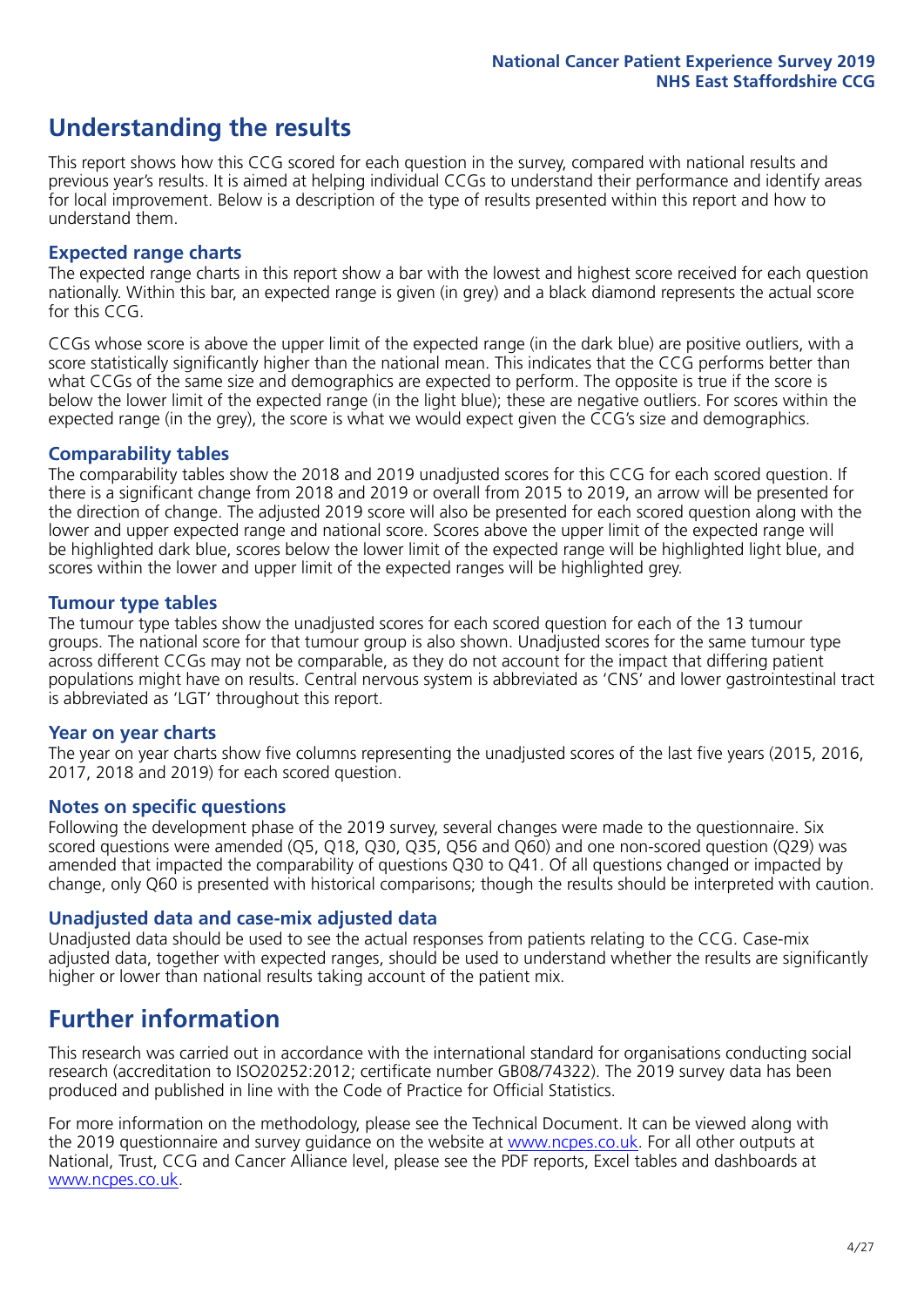### **Response Rate**

### **Overall Response Rate**

200 patients responded out of a total of 323 patients, resulting in a response rate of 62%.

|          | Sample Size | Adjusted<br>Sample | Completed | Response Rate |
|----------|-------------|--------------------|-----------|---------------|
| CCG      | 358         | 323                | 200       | 62%           |
| National | 119,855     | 111.366            | 67,858    | 61%           |

### **Respondents by Survey Type**

|                            | Number of<br>Respondents |
|----------------------------|--------------------------|
| Online                     | 15                       |
| Paper                      | 185                      |
| Phone                      | $\left( \right)$         |
| <b>Translation Service</b> |                          |

### **Respondents by Tumour Group**

|                      | Number of<br>Respondents |
|----------------------|--------------------------|
| <b>Brain / CNS</b>   | 1                        |
| <b>Breast</b>        | 54                       |
| Colorectal / LGT     | 23                       |
| Gynaecological       | 11                       |
| Haematological       | 37                       |
| <b>Head and Neck</b> | 4                        |
| Lung                 | 9                        |
| Prostate             | 21                       |
| Sarcoma              | $\mathcal{P}$            |
| Skin                 | 5                        |
| <b>Upper Gastro</b>  | 4                        |
| Urological           | 13                       |
| Other                | 16                       |

### **Respondents by Age and Gender**

Respondents year of birth has been used to determine age. This information has been amalgamated into 8 age bands. The age and gender distribution for the CCG was as follows:

|        | Age 16-24 | Age 25-34 | Age 35-44 | Age 45-54 | Age 55-64 | Age 65-74 | Age 75-84   | Age 85+ | Total |
|--------|-----------|-----------|-----------|-----------|-----------|-----------|-------------|---------|-------|
| Male   |           |           |           | 4         |           | 40        | 28          |         | 86    |
| Female |           |           | O         |           | 21        | 36        | 33          |         | 114   |
| Total  |           |           |           | 15        | 32        | 76        | $6^{\circ}$ | 4       | 200   |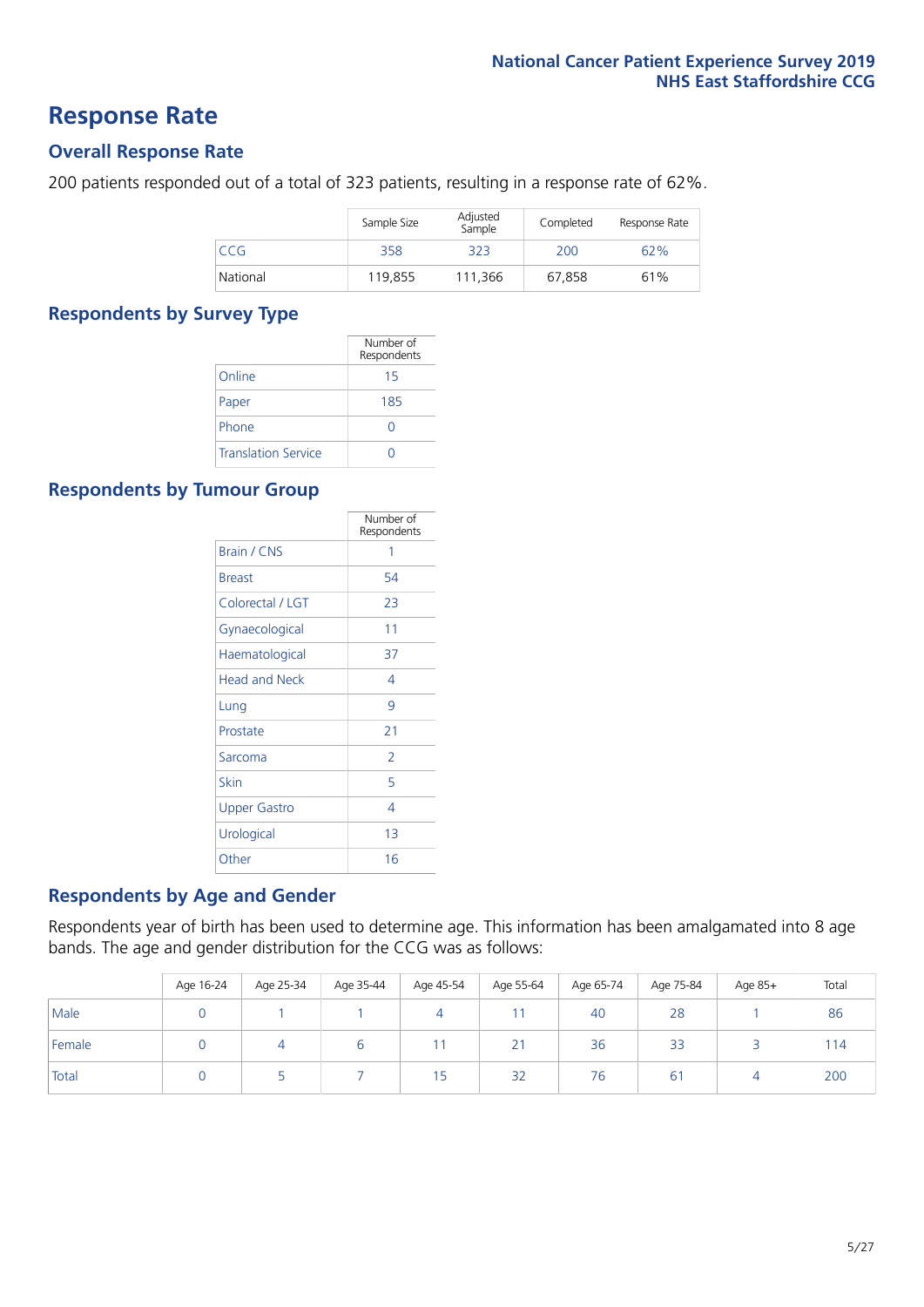# **Expected Range Charts**

| Lower Expected Range<br>Average                                                                         | Upper Expected Range<br>Case Mix Adjusted Score |     |     |     |         |     |     |     |            |     |                 |
|---------------------------------------------------------------------------------------------------------|-------------------------------------------------|-----|-----|-----|---------|-----|-----|-----|------------|-----|-----------------|
| <b>SEEING YOUR GP</b>                                                                                   | 0%                                              | 10% | 20% |     | 30% 40% | 50% | 60% | 70% | 80%        |     | 90% 100%        |
| Q1. Saw GP once or twice before being told they needed to go to<br>hospital                             |                                                 |     |     |     |         |     |     |     | 79%<br>84% |     |                 |
| Q2. Patient thought they were seen as soon as necessary                                                 |                                                 |     |     |     |         |     |     |     |            |     |                 |
| <b>DIAGNOSTIC TESTS</b>                                                                                 | 0%                                              | 10% | 20% | 30% | 40%     | 50% | 60% | 70% | 80%        |     | 90% 100%<br>96% |
| Q5. Received all the information needed about the test                                                  |                                                 |     |     |     |         |     |     |     |            |     |                 |
| Q6. The length of time waiting for the test to be done was about<br>right                               |                                                 |     |     |     |         |     |     |     | 79%        | 90% |                 |
| Q7. Test results explained in completely understandable way                                             |                                                 |     |     |     |         |     |     |     |            |     |                 |
| <b>FINDING OUT WHAT WAS WRONG WITH YOU</b>                                                              | $0\%$                                           | 10% | 20% | 30% | 40%     | 50% | 60% | 70% | 80%        |     | 90% 100%        |
| Q10. Patient told they could bring a family member or friend when<br>first told they had cancer         |                                                 |     |     |     |         |     |     |     | 76%        |     |                 |
| Q11. Patient felt they were told sensitively that they had cancer                                       |                                                 |     |     |     |         |     |     |     |            | 86% |                 |
| Q12. Patient completely understood the explanation of what was<br>wrong                                 |                                                 |     |     |     |         |     |     | 75% |            |     |                 |
| Q13. Patient given easy to understand written information about<br>the type of cancer they had          |                                                 |     |     |     |         |     |     |     | 77%        |     |                 |
| <b>DECIDING THE BEST TREATMENT FOR YOU</b>                                                              | 0%                                              | 10% | 20% | 30% | 40%     | 50% | 60% | 70% | 80%        |     | 90% 100%        |
| Q14. Patient felt that treatment options were completely explained                                      |                                                 |     |     |     |         |     |     |     | 82%        |     |                 |
| Q15. Patient felt possible side effects were definitely explained in<br>an understandable way           |                                                 |     |     |     |         |     |     |     | 76%        |     |                 |
| Q16. Patient definitely given practical advice and support in dealing<br>with side effects of treatment |                                                 |     |     |     |         |     |     | 65% |            |     |                 |
| Q17. Patient definitely told about side effects that could affect<br>them in the future                 |                                                 |     |     |     |         |     | 61% |     |            |     |                 |
| Q18. Patient definitely involved as much as they wanted in<br>decisions about care and treatment        |                                                 |     |     |     |         |     |     |     | 81%        |     |                 |
| <b>CLINICAL NURSE SPECIALIST (CNS)</b>                                                                  | 0%                                              | 10% | 20% | 30% | 40%     | 50% | 60% | 70% | 80%        |     | 90% 100%        |
| Q19. Patient given the name of a CNS who would support them<br>through their treatment                  |                                                 |     |     |     |         |     |     |     | 84%        | 90% |                 |
| Q20. Patient found it very or quite easy to contact their CNS                                           |                                                 |     |     |     |         |     |     |     |            |     |                 |
| Q21. Patient got understandable answers to important questions<br>all or most of the time               |                                                 |     |     |     |         |     |     |     |            | 87% |                 |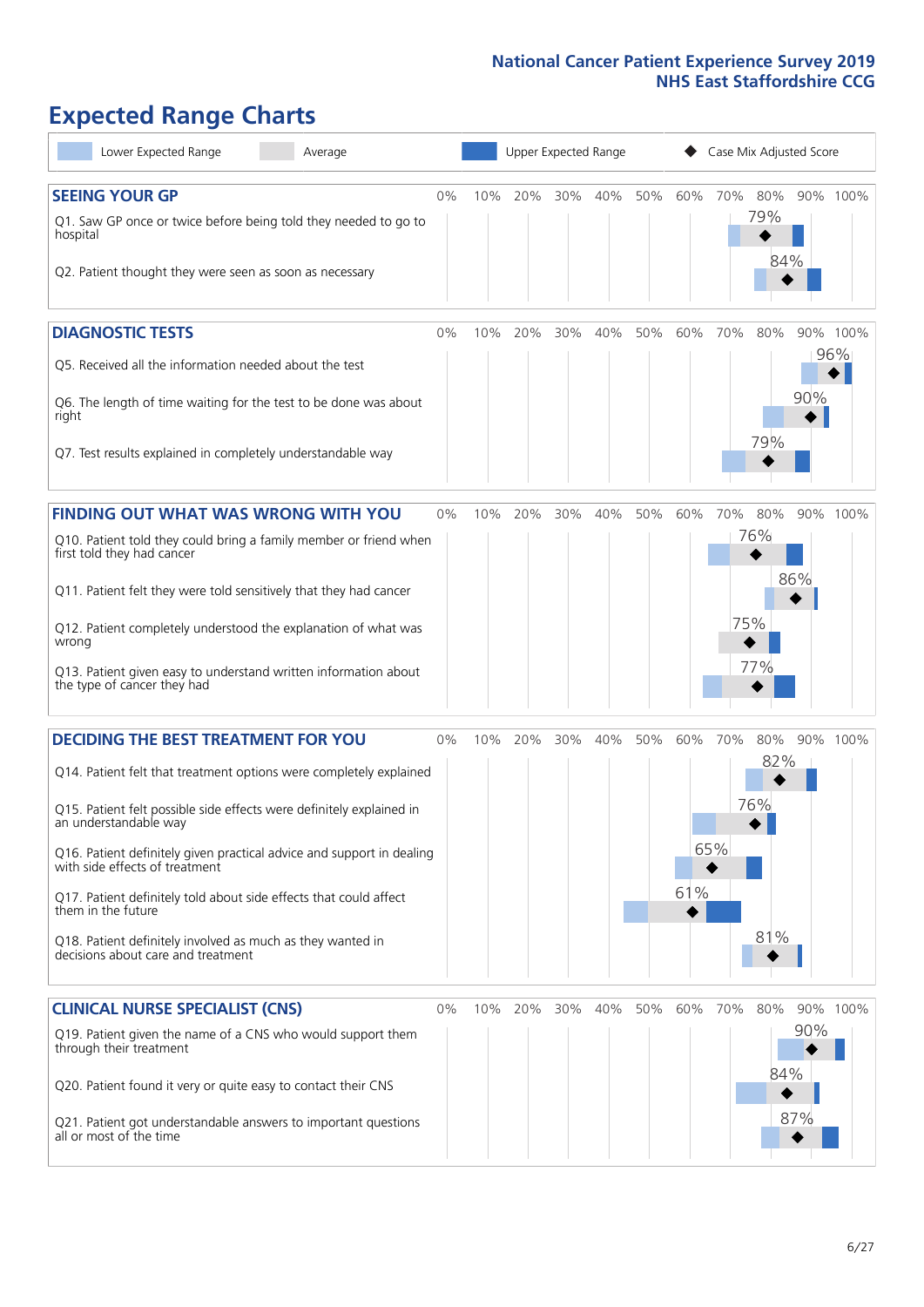# **Expected Range Charts**

| Lower Expected Range<br>Average                                                                                                                                                                                                                                                                                                                                                                                                        |     |     | Upper Expected Range |     |     |            |     | Case Mix Adjusted Score  |                 |
|----------------------------------------------------------------------------------------------------------------------------------------------------------------------------------------------------------------------------------------------------------------------------------------------------------------------------------------------------------------------------------------------------------------------------------------|-----|-----|----------------------|-----|-----|------------|-----|--------------------------|-----------------|
| <b>SUPPORT FOR PEOPLE WITH CANCER</b><br>$0\%$<br>Q22. Hospital staff gave information about support or self-help<br>groups for people with cancer<br>Q23. Hospital staff discussed or gave information about the impact<br>cancer could have on day to day activities<br>Q24. Hospital staff gave information on getting financial help or<br>possible benefits<br>Q25. Hospital staff told patient they could get free prescriptions | 10% | 20% | 30%                  | 40% | 50% | 60%<br>63% | 70% | 80%<br>88%<br>85%<br>83% | 90% 100%        |
| <b>OPERATIONS</b><br>0%<br>Q27. Beforehand, patient had all the information needed about the                                                                                                                                                                                                                                                                                                                                           | 10% | 20% | 30%                  | 40% | 50% | 60%        | 70% | 80%                      | 90% 100%<br>98% |
| operation<br>Q28. Afterwards, staff completely explained how operation had<br>gone in understandable way                                                                                                                                                                                                                                                                                                                               |     |     |                      |     |     |            |     | 83%                      |                 |
| <b>HOSPITAL CARE AS AN INPATIENT</b><br>0%                                                                                                                                                                                                                                                                                                                                                                                             | 10% | 20% | 30%                  | 40% | 50% | 60%        | 70% | 80%                      | 90% 100%        |
| Q30. Hospital staff didn't talk in front of patient as if patient wasn't<br>there<br>Q31. Patient had confidence and trust in all doctors treating them                                                                                                                                                                                                                                                                                |     |     |                      |     |     |            |     | 82%<br>85%               |                 |
| Q32. Patient's family or someone close definitely felt able to talk to<br>a doctor                                                                                                                                                                                                                                                                                                                                                     |     |     |                      |     |     |            | 68% |                          |                 |
| Q33. Patient had confidence and trust in all the ward nurses<br>treating them                                                                                                                                                                                                                                                                                                                                                          |     |     |                      |     |     |            |     | 79%                      |                 |
| Q34. Patient thought there were always or nearly always enough<br>nurses on duty to care for them                                                                                                                                                                                                                                                                                                                                      |     |     |                      |     |     | 62%        |     |                          |                 |
| Q35. All hospital staff asked patient what name they prefer to be<br>called by                                                                                                                                                                                                                                                                                                                                                         |     |     |                      |     |     |            |     | 80%                      |                 |
| Q36. Patient always given enough privacy when discussing<br>condition or treatment                                                                                                                                                                                                                                                                                                                                                     |     |     |                      |     |     |            |     | 86%                      |                 |
| Q37. Patient definitely found hospital staff to discuss worries or<br>fears during their inpatient visit                                                                                                                                                                                                                                                                                                                               |     |     |                      |     |     | 59%        |     |                          |                 |
| Q38. Hospital staff definitely did everything they could to help<br>control pain                                                                                                                                                                                                                                                                                                                                                       |     |     |                      |     |     |            |     | 88%                      |                 |
| Q39. Patient always felt they were treated with respect and dignity<br>while in hospital                                                                                                                                                                                                                                                                                                                                               |     |     |                      |     |     |            |     | 89%                      |                 |
| Q40. Patient given clear written information about what should or<br>should not do after leaving hospital                                                                                                                                                                                                                                                                                                                              |     |     |                      |     |     |            |     | 87%                      |                 |
| Q41. Hospital staff told patient who to contact if worried about<br>condition or treatment after leaving hospital                                                                                                                                                                                                                                                                                                                      |     |     |                      |     |     |            |     |                          | 93%             |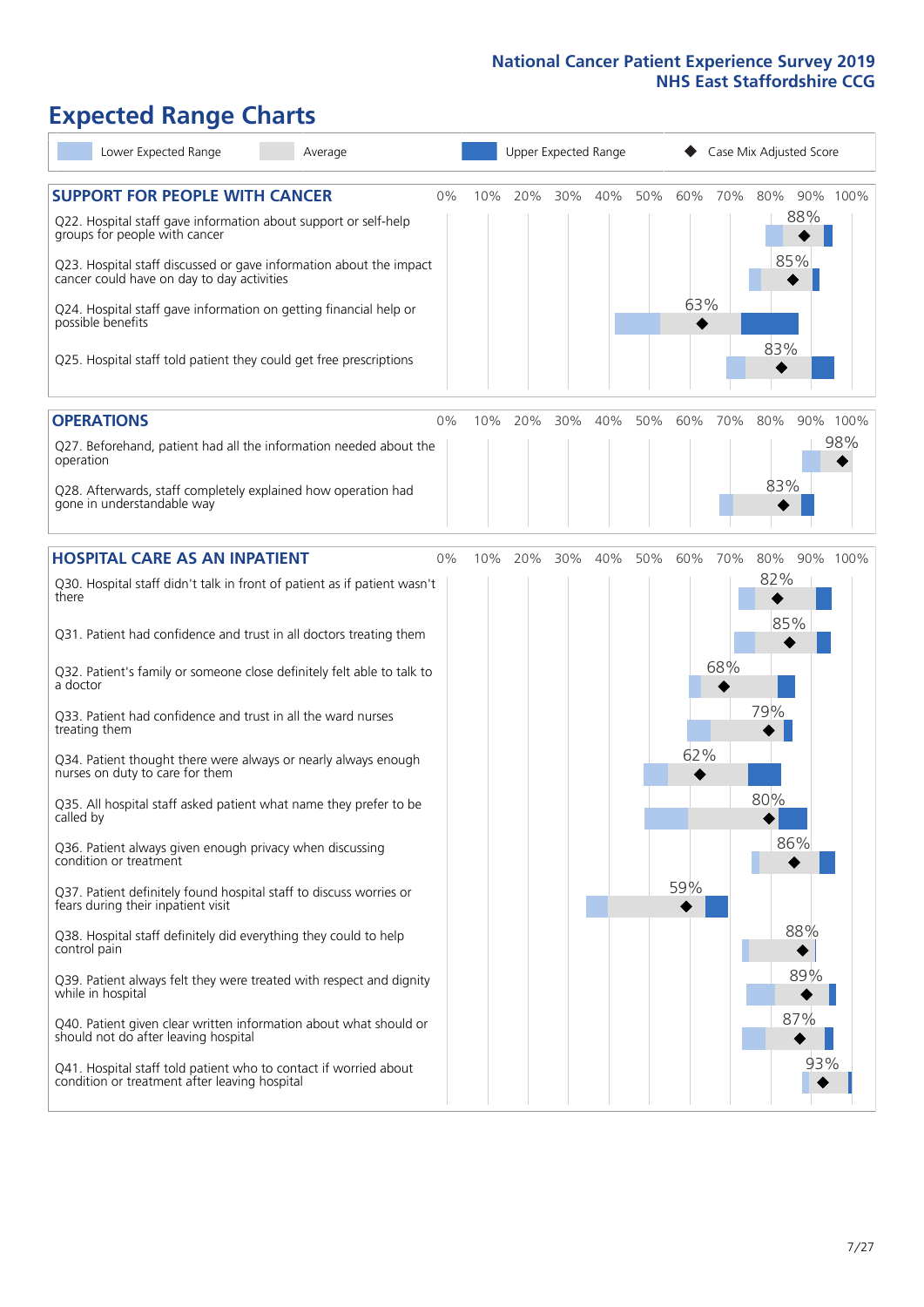# **Expected Range Charts**

| Lower Expected Range<br>Average                                                                                                                                                                                                                                                                                                                                                                                                                                                 |          |     |     | Upper Expected Range |            |            |                               |            |     | Case Mix Adjusted Score |                 |
|---------------------------------------------------------------------------------------------------------------------------------------------------------------------------------------------------------------------------------------------------------------------------------------------------------------------------------------------------------------------------------------------------------------------------------------------------------------------------------|----------|-----|-----|----------------------|------------|------------|-------------------------------|------------|-----|-------------------------|-----------------|
| <b>HOSPITAL CARE AS A DAY PATIENT / OUTPATIENT 0%</b><br>Q43. Patient definitely found hospital staff to discuss worries or<br>fears during their outpatient or day case visit<br>Q44. Cancer doctor had the right documents at patient's last<br>outpatient appointment<br>Q46. Beforehand patient completely had all information needed<br>about radiotherapy treatment<br>Q47. Patient completely given understandable information about<br>whether radiotherapy was working |          | 10% | 20% | 30%                  | 40%        | 50%<br>52% | 60%                           | 70%<br>70% | 80% | 95%<br>90%              | 90% 100%        |
| Q49. Beforehand patient completely had all information needed<br>about chemotherapy treatment<br>Q50. Patient given enough information about whether<br>chemotherapy was working in a completely understandable way                                                                                                                                                                                                                                                             |          |     |     |                      |            |            | 64%                           |            | 79% |                         |                 |
| <b>HOME CARE AND SUPPORT</b><br>Q51. Hospital staff definitely gave family or someone close all the<br>information needed to help care at home<br>Q52. Patient definitely given enough support from health or social<br>services during treatment<br>Q53. Patient definitely given enough support from health or social<br>services after treatment                                                                                                                             | 0%       | 10% | 20% | 30%                  | 40%<br>38% | 50%<br>51% | 60%<br>61%                    | 70%        | 80% |                         | 90% 100%        |
| <b>CARE FROM YOUR GENERAL PRACTICE</b><br>Q54. GP given enough information about patient's condition and<br>treatment<br>Q55. General practice staff definitely did everything they could to<br>support patient during treatment                                                                                                                                                                                                                                                | 0%       | 10% | 20% | 30%                  | 40%        | 50%        | 60%<br>62%                    | 70%        | 80% |                         | 90% 100%<br>97% |
| <b>YOUR OVERALL NHS CARE</b><br>Q56. Different people treating and caring for patient always work<br>well together to give best possible care<br>Q57. Patient given a care plan<br>Q58. Overall the administration of care was good or very good<br>Q59. Patient felt length of time for attending clinics and<br>appointments for cancer was about right<br>Q60. Someone discussed with patient whether they would like to<br>take part in cancer research                     | $0\%$    | 10% | 20% | 30%<br>27%           | 40%<br>39% | 50%        | 60%<br>65%<br>$\blacklozenge$ | 70%<br>73% | 80% | 90%                     | 90% 100%        |
| Q61. Patient's average rating of care scored from very poor to very<br>good                                                                                                                                                                                                                                                                                                                                                                                                     | $\Omega$ |     | 2   | 3                    | 4          | 5          | 6                             | 7          | 8   | 9<br>8.8                | 10              |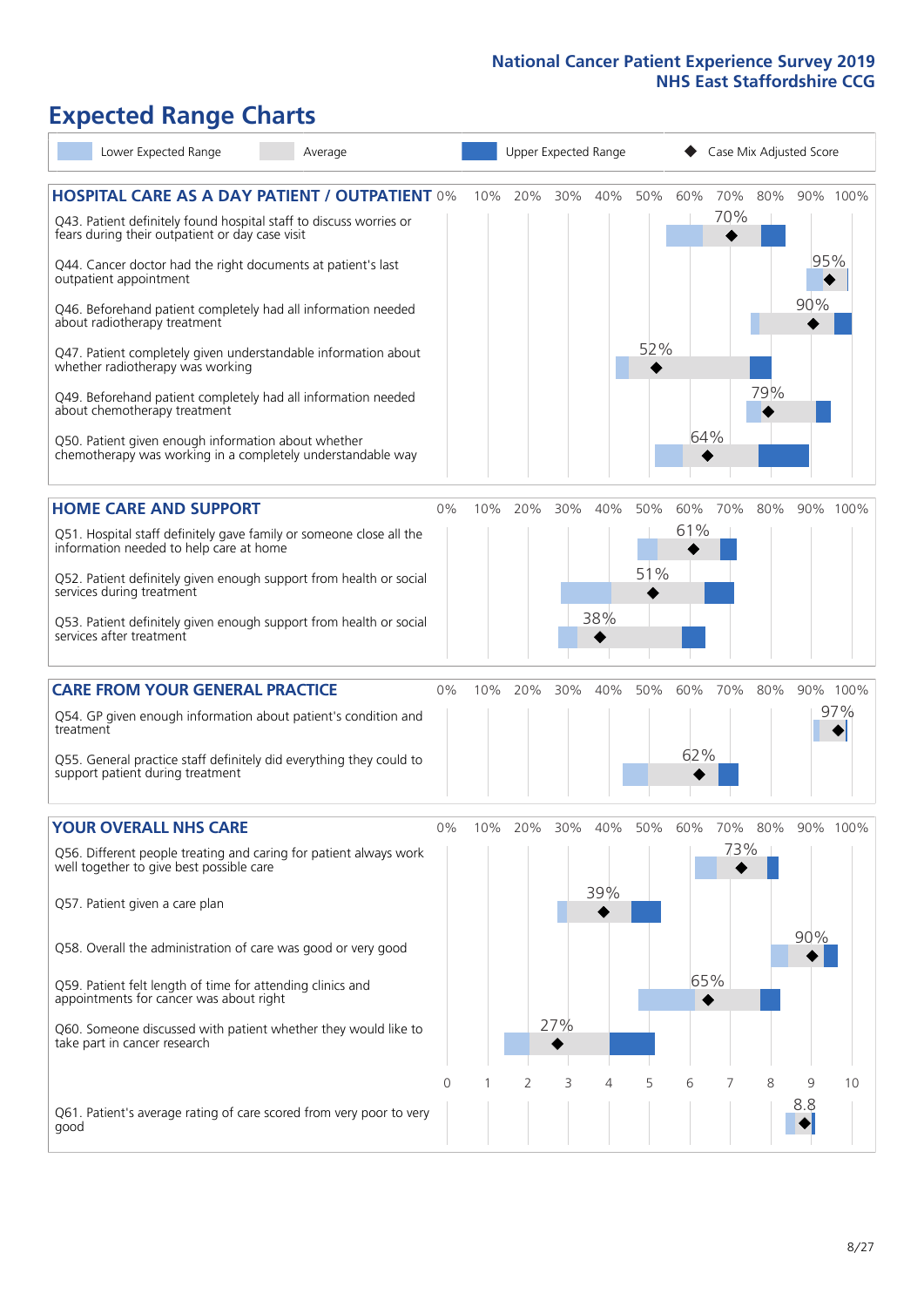# **Comparability Tables**

\* Indicates where a score has been suppressed because there are less than 21 responses.

\*\* No score available for 2018.

 $\triangle$  or  $\nabla$ 

Change 2018-2019: Indicates where 2019 score is significantly higher or lower than 2018 score Change Overall: Indicates significant change overall (2015, 2016, 2017, 2018 and 2019).

Adjusted Score below Lower Expected Range Adjusted Score between Upper and Lower Expected Ranges Adjusted Score above Upper Expected Range

|                                                                             |           |               |            | Unadjusted Scores | Case Mix Adjusted Scores                |               |                |                                     |                   |
|-----------------------------------------------------------------------------|-----------|---------------|------------|-------------------|-----------------------------------------|---------------|----------------|-------------------------------------|-------------------|
|                                                                             | 2018<br>n | 2018<br>Score | 2019<br>n. | 2019<br>Score     | Change<br>2018-<br>2010 Overall<br>2019 | 2019<br>Score | Lower<br>Range | Upper<br>Expected Expected<br>Range | National<br>Score |
| <b>SEEING YOUR GP</b>                                                       |           |               |            |                   |                                         |               |                |                                     |                   |
| Q1. Saw GP once or twice before being told they needed to go<br>to hospital | 145       | 70%           | 155        | 80%               |                                         | 79%           | 72%            | 85%                                 | 79%               |
| Q2. Patient thought they were seen as soon as necessary                     | 208       | 86%           | 196        | 85%               |                                         | 84%           | 79%            | 89%                                 | 84%               |
| DIAGNOSTIC TESTS                                                            |           |               |            |                   |                                         |               |                |                                     |                   |

| <b>PIASIVOJIIL ILJIJ</b>                                                  |      |     |     |     |  |     |     |     |     |
|---------------------------------------------------------------------------|------|-----|-----|-----|--|-----|-----|-----|-----|
| Q5. Received all the information needed about the test                    | $**$ | **  | 159 | 96% |  | 96% | 92% | 98% | 95% |
| Q6. The length of time waiting for the test to be done was<br>about right | 185  | 92% | '65 | 90% |  | 90% | 83% | 93% | 88% |
| Q7. Test results explained in completely understandable way               | 187  | 81% | 165 | 80% |  | 79% | 74% | 86% | 80% |

| <b>FINDING OUT WHAT WAS WRONG WITH YOU</b>                                                      |     |     |     |     |     |     |     |     |
|-------------------------------------------------------------------------------------------------|-----|-----|-----|-----|-----|-----|-----|-----|
| Q10. Patient told they could bring a family member or friend<br>when first told they had cancer | 202 | 84% | 178 | 77% | 76% | 70% | 84% | 77% |
| Q11. Patient felt they were told sensitively that they had cancer                               | 206 | 85% | 196 | 87% | 86% | 81% | 91% | 86% |
| Q12. Patient completely understood the explanation of what<br>was wrong                         | 213 | 76% | 197 | 75% | 75% | 67% | 79% | 73% |
| Q13. Patient given easy to understand written information<br>about the type of cancer they had  | 196 | 79% | 177 | 77% | 77% | 68% | 81% | 74% |

| <b>DECIDING THE BEST TREATMENT FOR YOU</b>                                                              |      |     |     |     |  |     |     |     |     |
|---------------------------------------------------------------------------------------------------------|------|-----|-----|-----|--|-----|-----|-----|-----|
| Q14. Patient felt that treatment options were completely<br>explained                                   | 192  | 86% | 180 | 82% |  | 82% | 78% | 89% | 83% |
| Q15. Patient felt possible side effects were definitely explained<br>in an understandable way           | 205  | 72% | 191 | 76% |  | 76% | 66% | 79% | 73% |
| Q16. Patient definitely given practical advice and support in<br>dealing with side effects of treatment | 205  | 71% | 188 | 65% |  | 65% | 61% | 74% | 67% |
| Q17. Patient definitely told about side effects that could affect<br>them in the future                 | 195  | 61% | 180 | 60% |  | 61% | 50% | 64% | 57% |
| Q18. Patient definitely involved as much as they wanted in<br>decisions about care and treatment        | $**$ | **  | 194 | 81% |  | 81% | 76% | 87% | 81% |

| <b>CLINICAL NURSE SPECIALIST (CNS)</b>                                                    |     |     |     |     |  |     |     |     |     |
|-------------------------------------------------------------------------------------------|-----|-----|-----|-----|--|-----|-----|-----|-----|
| Q19. Patient given the name of a CNS who would support them<br>through their treatment    | 202 | 94% | 192 | 91% |  | 90% | 88% | 96% | 92% |
| Q20. Patient found it very or quite easy to contact their CNS                             | 164 | 92% | 151 | 84% |  | 84% | 79% | 91% | 85% |
| Q21. Patient got understandable answers to important<br>questions all or most of the time | 163 | 89% | 151 | 87% |  | 87% | 82% | 93% | 87% |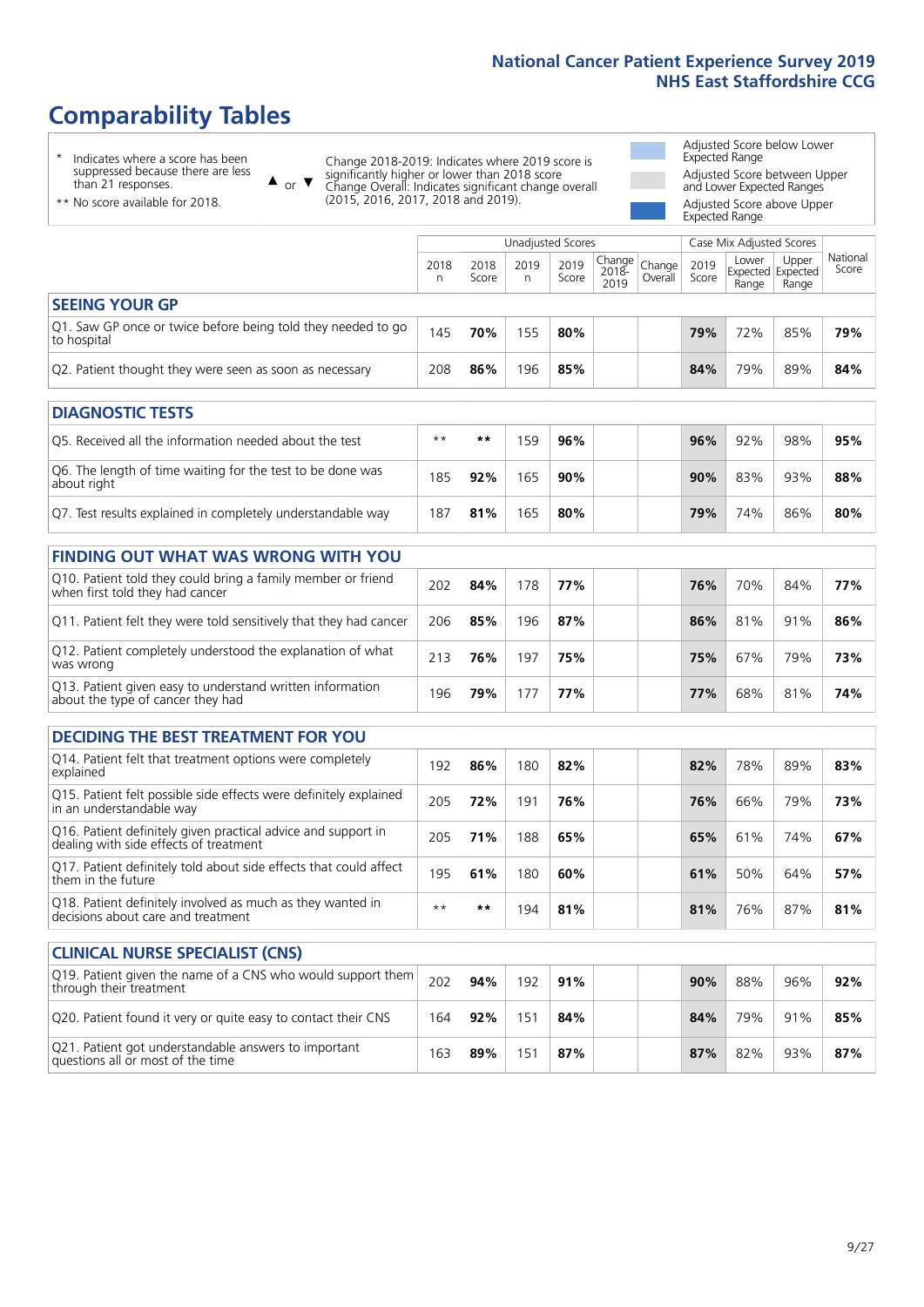# **Comparability Tables**

\* Indicates where a score has been suppressed because there are less than 21 responses.

\*\* No score available for 2018.

 $\triangle$  or  $\nabla$ 

Change 2018-2019: Indicates where 2019 score is significantly higher or lower than 2018 score Change Overall: Indicates significant change overall (2015, 2016, 2017, 2018 and 2019).

Adjusted Score below Lower Expected Range Adjusted Score between Upper and Lower Expected Ranges Adjusted Score above Upper Expected Range

|                                                                                                                   |              |               |            | <b>Unadjusted Scores</b> |                         |                   |               | Case Mix Adjusted Scores            |                |                   |
|-------------------------------------------------------------------------------------------------------------------|--------------|---------------|------------|--------------------------|-------------------------|-------------------|---------------|-------------------------------------|----------------|-------------------|
|                                                                                                                   | 2018<br>n    | 2018<br>Score | 2019<br>n. | 2019<br>Score            | Change<br>2018-<br>2019 | Change<br>Overall | 2019<br>Score | Lower<br>Expected Expected<br>Range | Upper<br>Range | National<br>Score |
| <b>SUPPORT FOR PEOPLE WITH CANCER</b>                                                                             |              |               |            |                          |                         |                   |               |                                     |                |                   |
| Q22. Hospital staff gave information about support or self-help<br>groups for people with cancer                  | 171          | 88%           | 159        | 89%                      |                         | ▲                 | 88%           | 83%                                 | 93%            | 88%               |
| Q23. Hospital staff discussed or gave information about the<br>impact cancer could have on day to day activities  | 153          | 87%           | 131        | 85%                      |                         |                   | 85%           | 78%                                 | 90%            | 84%               |
| Q24. Hospital staff gave information on getting financial help or<br>possible benefits                            | 111          | 66%           | 94         | 63%                      |                         |                   | 63%           | 53%                                 | 73%            | 63%               |
| Q25. Hospital staff told patient they could get free prescriptions                                                | 97           | 82%           | 86         | 84%                      |                         |                   | 83%           | 74%                                 | 90%            | 82%               |
| <b>OPERATIONS</b>                                                                                                 |              |               |            |                          |                         |                   |               |                                     |                |                   |
| Q27. Beforehand, patient had all the information needed about<br>the operation                                    | 119          | 99%           | 87         | 98%                      |                         |                   | 98%           | 92%                                 | 100%           | 96%               |
| Q28. Afterwards, staff completely explained how operation had<br>gone in understandable way                       | 120          | 77%           | 90         | 83%                      |                         |                   | 83%           | 71%                                 | 88%            | 79%               |
| <b>HOSPITAL CARE AS AN INPATIENT</b>                                                                              |              |               |            |                          |                         |                   |               |                                     |                |                   |
| Q30. Hospital staff didn't talk in front of patient as if patient<br>wasn't there                                 | $\star\star$ | **            | 91         | 82%                      |                         |                   | 82%           | 76%                                 | 91%            | 84%               |
| Q31. Patient had confidence and trust in all doctors treating<br>them                                             | $\star\star$ | **            | 91         | 85%                      |                         |                   | 85%           | 76%                                 | 91%            | 84%               |
| Q32. Patient's family or someone close definitely felt able to talk<br>to a doctor                                | $* *$        | **            | 85         | 68%                      |                         |                   | 68%           | 63%                                 | 82%            | 72%               |
| O33. Patient had confidence and trust in all the ward nurses<br>treating them                                     | $* *$        | **            | 91         | 79%                      |                         |                   | 79%           | 65%                                 | 83%            | 74%               |
| Q34. Patient thought there were always or nearly always<br>enough nurses on duty to care for them                 | $\star\star$ | **            | 90         | 62%                      |                         |                   | 62%           | 55%                                 | 74%            | 64%               |
| Q35. All hospital staff asked patient what name they prefer to<br>be called by                                    | $\star\star$ | **            | 91         | 79%                      |                         |                   | 80%           | 60%                                 | 82%            | 71%               |
| Q36. Patient always given enough privacy when discussing<br>condition or treatment                                | $* *$        | **            | 91         | 86%                      |                         |                   | 86%           | 77%                                 | 92%            | 85%               |
| Q37. Patient definitely found hospital staff to discuss worries or<br>fears during their inpatient visit          | $* *$        | **            | 66         | 59%                      |                         |                   | 59%           | 40%                                 | 64%            | 52%               |
| Q38. Hospital staff definitely did everything they could to help<br>control pain                                  | $\star\star$ | **            | 83         | 88%                      |                         |                   | 88%           | 75%                                 | 91%            | 83%               |
| Q39. Patient always felt they were treated with respect and<br>dignity while in hospital                          | $\star\star$ | **            | 92         | 89%                      |                         |                   | 89%           | 81%                                 | 94%            | 88%               |
| Q40. Patient given clear written information about what should<br>or should not do after leaving hospital         | $**$         | **            | 86         | 87%                      |                         |                   | 87%           | 79%                                 | 93%            | 86%               |
| Q41. Hospital staff told patient who to contact if worried about<br>condition or treatment after leaving hospital | $**$         | **            | 90         | 93%                      |                         |                   | 93%           | 89%                                 | 99%            | 94%               |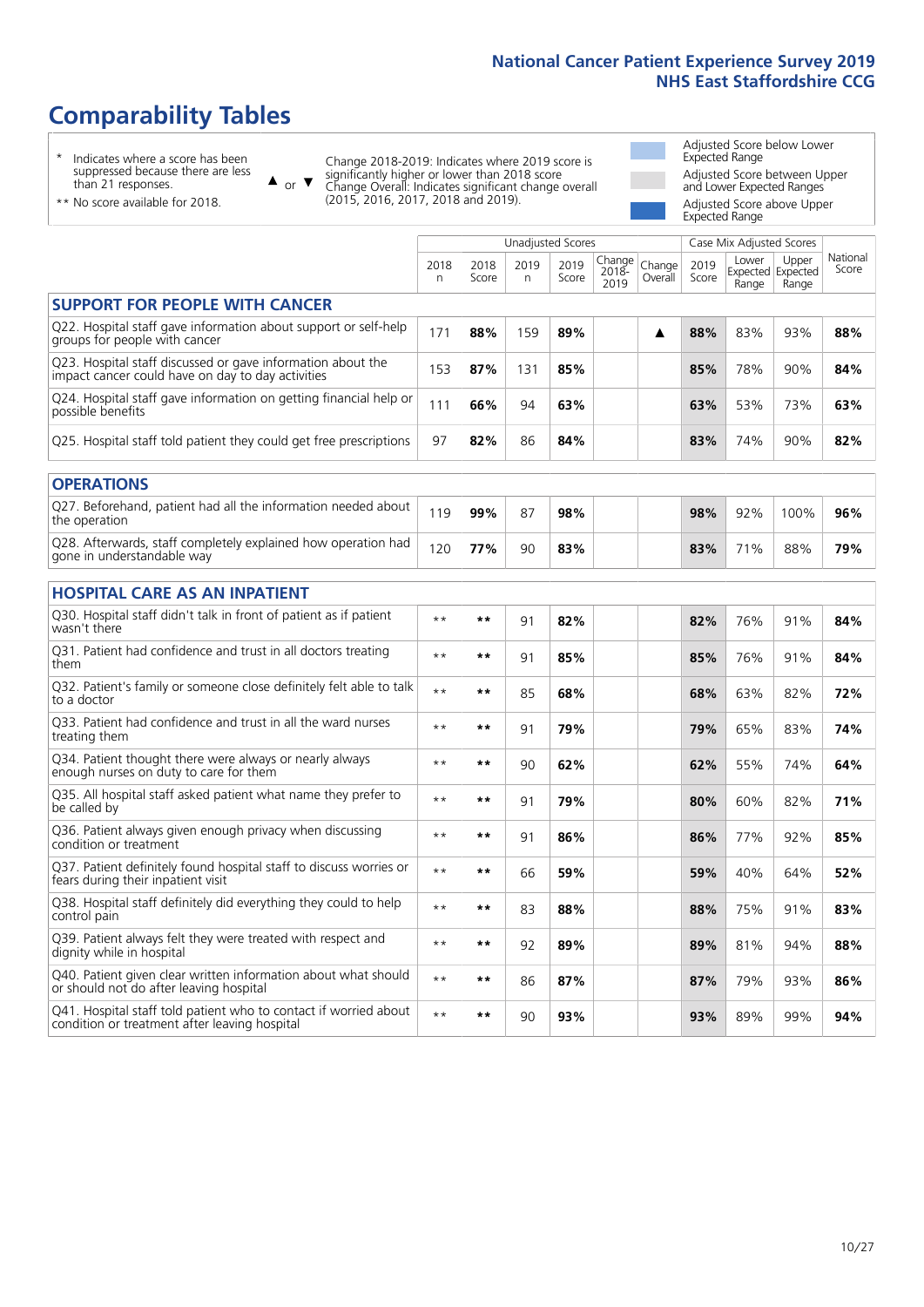# **Comparability Tables**

\* Indicates where a score has been suppressed because there are less than 21 responses.

\*\* No score available for 2018.

 $\triangle$  or  $\nabla$ 

Change 2018-2019: Indicates where 2019 score is significantly higher or lower than 2018 score Change Overall: Indicates significant change overall (2015, 2016, 2017, 2018 and 2019).

Adjusted Score below Lower Expected Range Adjusted Score between Upper and Lower Expected Ranges Adjusted Score above Upper Expected Range

|                                                                                                                       |              |               |           | <b>Unadjusted Scores</b> |                            |                   |               | Case Mix Adjusted Scores |                                     |                   |
|-----------------------------------------------------------------------------------------------------------------------|--------------|---------------|-----------|--------------------------|----------------------------|-------------------|---------------|--------------------------|-------------------------------------|-------------------|
|                                                                                                                       | 2018<br>n    | 2018<br>Score | 2019<br>n | 2019<br>Score            | Change<br>$2018 -$<br>2019 | Change<br>Overall | 2019<br>Score | Lower<br>Range           | Upper<br>Expected Expected<br>Range | National<br>Score |
| <b>HOSPITAL CARE AS A DAY PATIENT / OUTPATIENT</b>                                                                    |              |               |           |                          |                            |                   |               |                          |                                     |                   |
| Q43. Patient definitely found hospital staff to discuss worries or<br>fears during their outpatient or day case visit | 166          | 75%           | 154       | 71%                      |                            |                   | 70%           | 63%                      | 78%                                 | 71%               |
| Q44. Cancer doctor had the right documents at patient's last<br>outpatient appointment                                | 192          | 99%           | 173       | 95%                      |                            |                   | 95%           | 93%                      | 99%                                 | 96%               |
| Q46. Beforehand patient completely had all information needed<br>about radiotherapy treatment                         | 60           | 88%           | 53        | 91%                      |                            |                   | 90%           | 77%                      | 96%                                 | 86%               |
| Q47. Patient completely given understandable information<br>about whether radiotherapy was working                    | 49           | 55%           | 41        | 51%                      |                            |                   | 52%           | 45%                      | 75%                                 | 60%               |
| Q49. Beforehand patient completely had all information needed<br>about chemotherapy treatment                         | 123          | 85%           | 109       | 79%                      |                            |                   | 79%           | 77%                      | 91%                                 | 84%               |
| Q50. Patient given enough information about whether<br>chemotherapy was working in a completely understandable way    | 110          | 74%           | 96        | 65%                      |                            |                   | 64%           | 58%                      | 77%                                 | 68%               |
| <b>HOME CARE AND SUPPORT</b>                                                                                          |              |               |           |                          |                            |                   |               |                          |                                     |                   |
| Q51. Hospital staff definitely gave family or someone close all<br>the information needed to help care at home        | 169          | 63%           | 153       | 61%                      |                            |                   | 61%           | 52%                      | 68%                                 | 60%               |
| Q52. Patient definitely given enough support from health or<br>social services during treatment                       | 97           | 54%           | 89        | 51%                      |                            |                   | 51%           | 41%                      | 64%                                 | 52%               |
| Q53. Patient definitely given enough support from health or<br>social services after treatment                        | 60           | 52%           | 57        | 37%                      |                            |                   | 38%           | 32%                      | 58%                                 | 45%               |
| <b>CARE FROM YOUR GENERAL PRACTICE</b>                                                                                |              |               |           |                          |                            |                   |               |                          |                                     |                   |
| Q54. GP given enough information about patient's condition<br>and treatment                                           | 181          | 97%           | 162       | 97%                      |                            |                   | 97%           | 92%                      | 99%                                 | 95%               |
| Q55. General practice staff definitely did everything they could<br>to support patient during treatment               | 135          | 63%           | 127       | 62%                      |                            |                   | 62%           | 50%                      | 67%                                 | 58%               |
|                                                                                                                       |              |               |           |                          |                            |                   |               |                          |                                     |                   |
| <b>YOUR OVERALL NHS CARE</b>                                                                                          |              |               |           |                          |                            |                   |               |                          |                                     |                   |
| Q56. Different people treating and caring for patient always<br>work well together to give best possible care         | $\star\star$ | $***$         | 193       | 73%                      |                            |                   | 73%           | 67%                      | 79%                                 | 73%               |
| Q57. Patient given a care plan                                                                                        | 154          | 41%           | 142       | 38%                      |                            |                   | 39%           | 30%                      | 46%                                 | 38%               |
| Q58. Overall the administration of care was good or very good                                                         | 205          | 92%           | 196       | 90%                      |                            |                   | 90%           | 84%                      | 93%                                 | 89%               |
| Q59. Patient felt length of time for attending clinics and<br>appointments for cancer was about right                 | 204          | 72%           | 192       | 64%                      |                            |                   | 65%           | 61%                      | 77%                                 | 69%               |
| Q60. Someone discussed with patient whether they would like<br>to take part in cancer research                        | 197          | 28%           | 184       | 27%                      |                            |                   | 27%           | 20%                      | 40%                                 | 30%               |
| Q61. Patient's average rating of care scored from very poor to<br>very good                                           | 200          | 9.0           | 187       | 8.9                      |                            |                   | 8.8           | 8.6                      | 9.0                                 | 8.8               |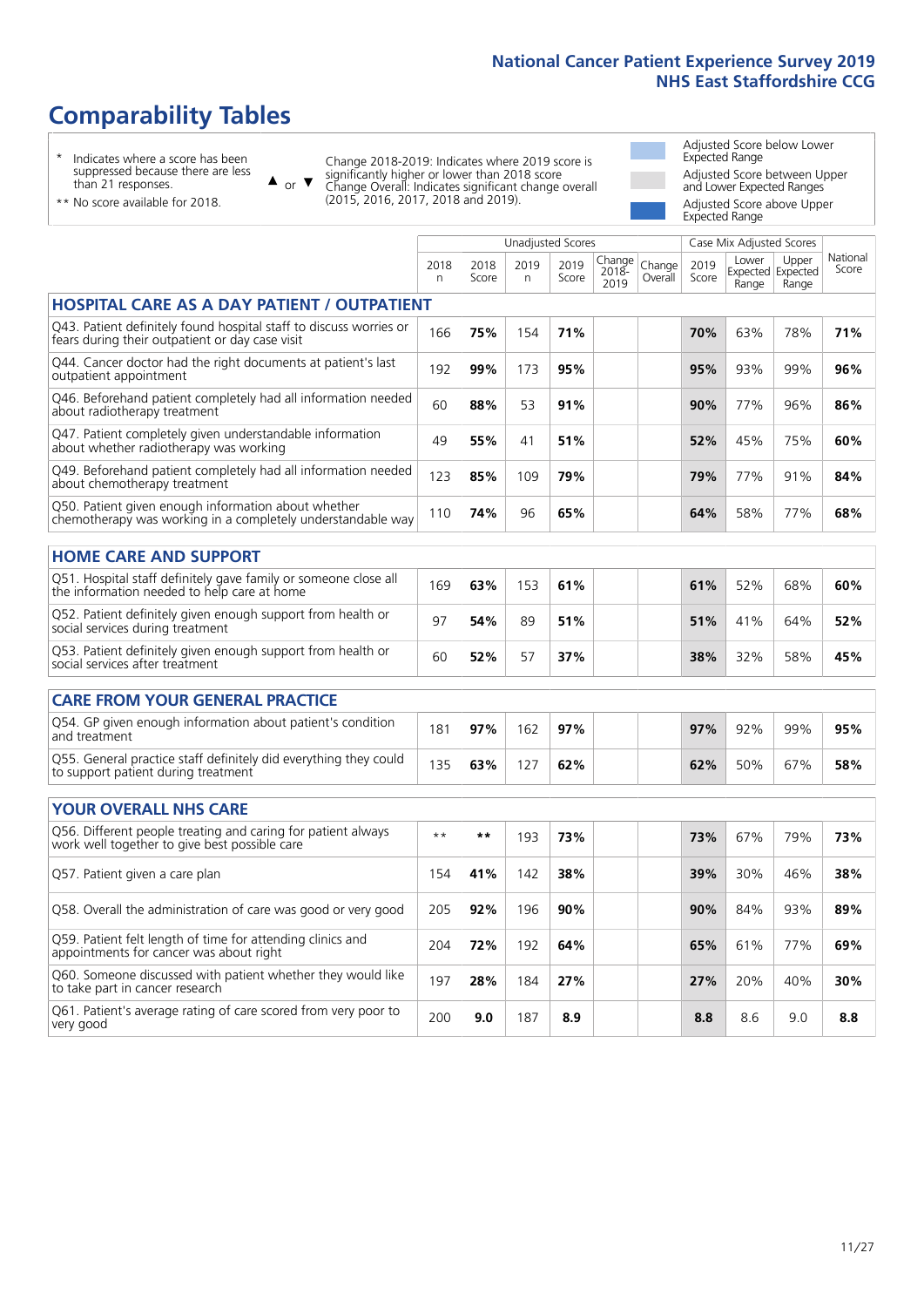# **Tumour Type Tables**

- \* Indicates where a score has been suppressed because there are less than 21 responses.
- n.a. Indicates that there were no respondents for that tumour group.

| <b>SEEING YOUR GP</b>                           |            |         |               |                   |                    |                |                  |                 | Tumour Group |         |         |                 |                                                 |         |                |
|-------------------------------------------------|------------|---------|---------------|-------------------|--------------------|----------------|------------------|-----------------|--------------|---------|---------|-----------------|-------------------------------------------------|---------|----------------|
|                                                 |            | Brain   | <b>Breast</b> | Colorectal<br>LGT | ᠊ᢛ<br>Gynaecologic | Haematological | Head and<br>Neck | Lung            | Prostate     | Sarcoma | Skin    | Upper<br>Gastro | –<br>Irologica                                  | Other   | All<br>Cancers |
| Q1. Saw GP once or twice before being told they | <b>CCG</b> | $\star$ | 95%           | $\star$           |                    | 58%            | $\star$          | $\star$         | $\star$      | $\star$ | $\star$ | $\star$         | $\star$                                         | $\star$ | 80%            |
| needed to go to hospital                        | National   | 59%     |               | 94% 75%           | 77%                |                |                  | 67% 79% 71% 82% |              |         |         |                 | 71% 90% 74% 83% 74%                             |         | 79%            |
| Q2. Patient thought they were seen as soon as   | <b>CCG</b> | $\star$ |               | 89% 87%           |                    | 84%            | $\star$          | $\star$         | 76%          | $\star$ | $\star$ | $\star$         | $\star$                                         | $\star$ | 85%            |
| necessary                                       | National   | 79%     |               |                   |                    |                |                  |                 |              |         |         |                 | 89% 83% 81% 82% 81% 84% 86% 69% 85% 79% 85% 79% |         | 84%            |

#### **DIAGNOSTIC TESTS** Tumour Group

|                                                   |                                          | Brain   | <b>Breast</b> | olorectal.<br>LGT<br>$\cup$ | $\overline{\sigma}$<br>Gynaecologic | Haematologica | Head and<br>Neck | Lung        | Prostate | Sarcoma | Skin    | Upper<br>Gastro | Irological                                  | Other   | All<br>Cancers |
|---------------------------------------------------|------------------------------------------|---------|---------------|-----------------------------|-------------------------------------|---------------|------------------|-------------|----------|---------|---------|-----------------|---------------------------------------------|---------|----------------|
| Q5. Received all the information needed about     | <b>CCG</b>                               | n.a.    | 98%           |                             | $\star$                             | 85%           | $\star$          | $\star$     | $\star$  | $\star$ | $\star$ | $\star$         | $\star$                                     | $\star$ | 96%            |
| the test                                          | National                                 | 93%     |               | 95% 95%                     |                                     | 93% 95%       |                  | 93% 95% 95% |          | 93%     | 96%     |                 | 95% 95% 95%                                 |         | 95%            |
| Q6. The length of time waiting for the test to be | <b>CCG</b>                               | $\star$ | 93%           | $\star$                     | $\star$                             | 89%           | $\star$          | $\star$     | $\star$  | $\star$ | $\star$ | $\star$         | $\star$                                     | $\star$ | 90%            |
| done was about right                              | National                                 |         | 84% 91%       | 88%                         |                                     |               |                  |             |          |         |         |                 | 86% 89% 88% 87% 87% 81% 87% 84% 87% 86% 88% |         |                |
| Q7. Test results explained in completely          | <b>CCG</b>                               | $\star$ | 89%           |                             | $\star$                             | 71%           | $\star$          | $\star$     | $\star$  | $\star$ | $\star$ | $\star$         | $\star$                                     | $\star$ | 80%            |
| understandable way                                | National 71% 83% 82% 77% 77% 79% 80% 80% |         |               |                             |                                     |               |                  |             |          |         |         |                 | 78% 84% 75% 80% 76% 80%                     |         |                |

| <b>FINDING OUT WHAT WAS WRONG WITH YOU</b>        |            |         |               |                        |                |                |                        |             | Tumour Group |         |                         |                 |            |          |                |
|---------------------------------------------------|------------|---------|---------------|------------------------|----------------|----------------|------------------------|-------------|--------------|---------|-------------------------|-----------------|------------|----------|----------------|
|                                                   |            | Brain   | <b>Breast</b> | olorectal.<br>LGT<br>Ū | Gynaecological | Haematological | ad and<br>Neck<br>Head | Lung        | Prostate     | Sarcoma | Skin                    | Upper<br>Gastro | Urological | Other    | All<br>Cancers |
| Q10. Patient told they could bring a family       | CCG        | $\star$ | 82%           | 77%                    |                | 62%            | $\star$                | $\star$     | $\star$      | $\star$ | 大                       | $\star$         | $\star$    | $^\star$ | 77%            |
| member or friend when first told they had cancer  | National   | 85%     | 82%           | 82%                    | 71%            | 71%            | 71%                    | 77%         | 79%          | 73%     | 69%                     | 76%             | 73%        | 75%      | 77%            |
| Q11. Patient felt they were told sensitively that | CCG        | $\star$ | 91%           | 91%                    |                | 81%            | $\star$                | $\star$     | $\star$      | $\star$ | $\star$                 | $\star$         | $\star$    | $\star$  | 87%            |
| they had cancer                                   | National   | 79%     | 89% 87%       |                        | 82%            |                |                        | 84% 87% 83% | 86%          | 84%     | 89%                     | 81%             | 84% 83%    |          | 86%            |
| Q12. Patient completely understood the            | <b>CCG</b> | $\star$ | 76%           | 70%                    |                | 67%            | $\ast$                 | $\star$     | $\star$      | $\star$ |                         |                 | $\star$    | $\star$  | 75%            |
| explanation of what was wrong                     | National   | 66%     | 77%           | 79%                    | 73%            | 60%            | 78%                    | 76%         | 79%          | 67%     | 80%                     | 70%             | 77%        | 70%      | 73%            |
| Q13. Patient given easy to understand written     | <b>CCG</b> | $\star$ | 79%           | 68%                    |                | 78%            | $\star$                | $\star$     | $\star$      | $\star$ | $\star$                 | $\star$         | $\star$    | $\star$  | 77%            |
| information about the type of cancer they had     | National   | 66%     | 78%           | 73%                    | 71%            |                |                        |             |              |         | 76% 69% 67% 83% 67% 84% | 67%             | 74%        | 65%      | 74%            |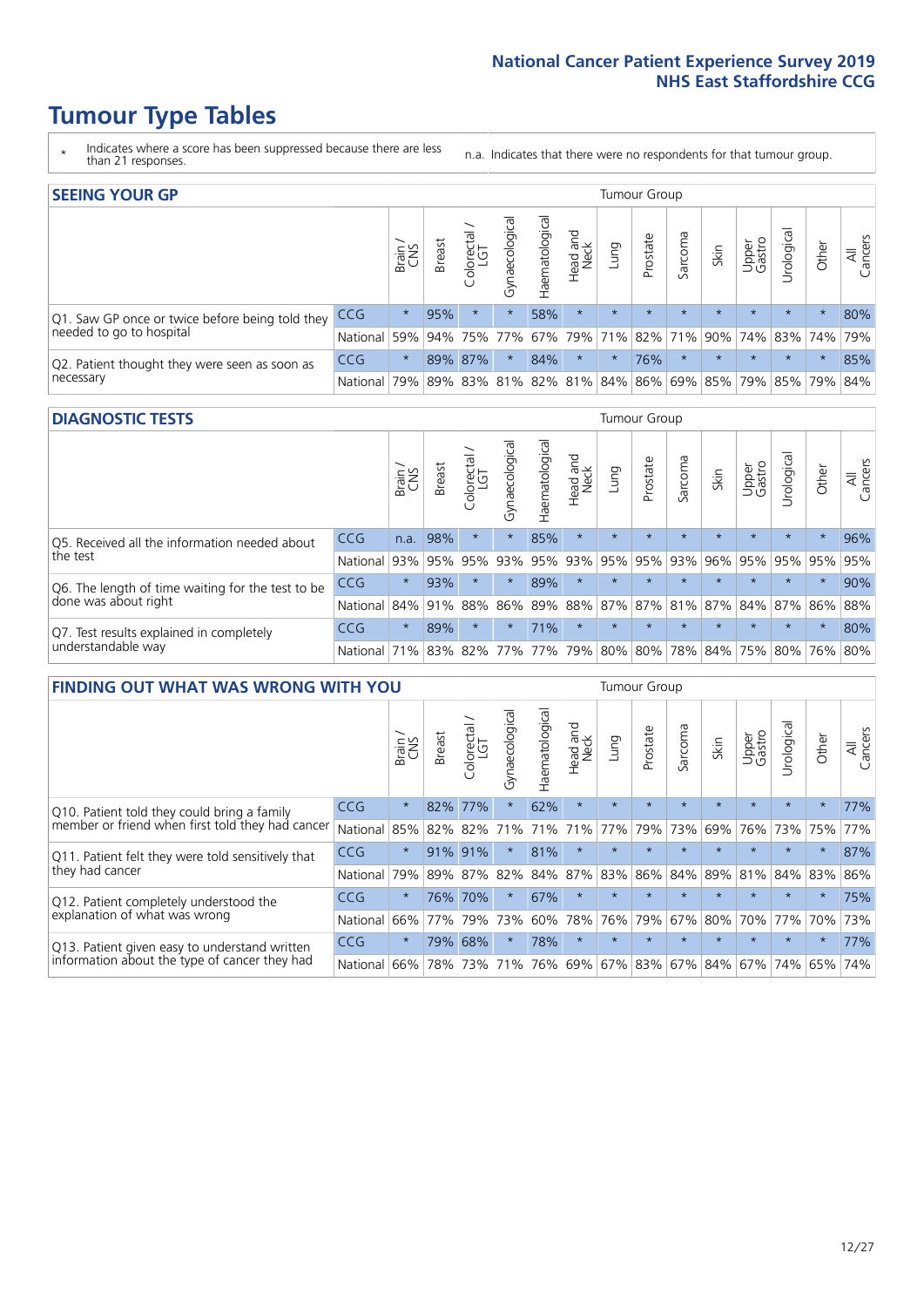# **Tumour Type Tables**

\* Indicates where a score has been suppressed because there are less than 21 responses.

n.a. Indicates that there were no respondents for that tumour group.

| <b>DECIDING THE BEST TREATMENT FOR YOU</b>         |            |         |               |                             |                |                |                         |         | <b>Tumour Group</b> |                                     |         |                 |            |         |                |
|----------------------------------------------------|------------|---------|---------------|-----------------------------|----------------|----------------|-------------------------|---------|---------------------|-------------------------------------|---------|-----------------|------------|---------|----------------|
|                                                    |            | Brain   | <b>Breast</b> | olorectal.<br>LGT<br>$\cup$ | Gynaecological | Haematological | ead and<br>Neck<br>Head | Lung    | Prostate            | Sarcoma                             | Skin    | Upper<br>Gastro | Jrological | Other   | All<br>Cancers |
| Q14. Patient felt that treatment options were      | CCG        | $\star$ | 88%           | $\star$                     | $\star$        | 59%            | $\star$                 | $\star$ | $\star$             | $\star$                             | $\star$ | $\star$         | $\star$    | $\star$ | 82%            |
| completely explained                               | National   | 85%     | 85%           | 85%                         | 85%            | 82%            | 87%                     | 84%     | 83%                 | 83%                                 | 89%     | 81%             | 83%        | 79%     | 83%            |
| Q15. Patient felt possible side effects were       | CCG        | $\star$ | 72%           | 71%                         | $\star$        | 67%            | $\star$                 | $\star$ | $\star$             |                                     |         | $\star$         | $\star$    | $\star$ | 76%            |
| definitely explained in an understandable way      | National   | 69%     | 74%           | 76%                         | 75%            | 69%            | 73%                     | 74%     | 73%                 | 73%                                 | 77%     | 72%             | 71%        | 70%     | 73%            |
| Q16. Patient definitely given practical advice and | <b>CCG</b> | $\star$ | 65%           | 67%                         | $\star$        | 61%            | $\star$                 | $\star$ | $\star$             | $\star$                             | $\star$ | $\star$         | $\star$    | $\star$ | 65%            |
| support in dealing with side effects of treatment  | National   | 63%     | 70%           | 70%                         | 69%            | 65%            | 70%                     | 69%     | 65%                 | 66%                                 | 71%     | 66%             | 63%        | 64%     | 67%            |
| Q17. Patient definitely told about side effects    | CCG        | $\star$ | 58%           |                             | $\star$        | 56%            | $\star$                 | $\star$ | $\star$             | $\star$                             |         | $\star$         | $\star$    | $\star$ | 60%            |
| that could affect them in the future               | National   | 62%     | 57%           | 59%                         | 56%            | 51%            | 64%                     | 56%     | 66%                 | 54%                                 | 66%     | 53%             | 56%        | 52%     | 57%            |
| Q18. Patient definitely involved as much as they   | CCG        | $\star$ | 87%           | 81%                         | $\star$        | 64%            | $\star$                 | $\star$ | $\star$             | 大                                   |         | $\star$         | $\star$    | $\star$ | 81%            |
| wanted in decisions about care and treatment       | National   | 79%     |               |                             |                |                |                         |         |                     | 81% 83% 81% 80% 81% 81% 84% 81% 87% |         | 79%             | 79%        | 78% 81% |                |

#### **CLINICAL NURSE SPECIALIST (CNS)** Tumour Group

|                                             |            | Brain   | <b>Breast</b> | Colorectal<br>LGT | $\sigma$<br>Gynaecologic | aematological | Head and<br>Neck | Lung    | Prostate | Sarcoma | Skin                        | Upper<br>Gastro | rological                               | Other    | All<br>Cancers |
|---------------------------------------------|------------|---------|---------------|-------------------|--------------------------|---------------|------------------|---------|----------|---------|-----------------------------|-----------------|-----------------------------------------|----------|----------------|
| Q19. Patient given the name of a CNS who    | <b>CCG</b> | $\star$ |               | 92% 86%           |                          | 97%           | $\star$          | $\star$ | $\star$  | $\star$ | $\star$                     | $\star$         | $\star$                                 | $\star$  | 91%            |
| would support them through their treatment  | National   | 95%     | 95%           | 92%               | 95%                      | 92%           | 91%              |         | 94% 91%  | 91%     | 91%                         | 93%             |                                         | 85% 89%  | 92%            |
| Q20. Patient found it very or quite easy to | CCG        | $\star$ | 81%           |                   | $\star$                  | 84%           | $\star$          | $\star$ | $\star$  | $\star$ | $\star$                     | $\star$         | $\star$                                 | $^\star$ | 84%            |
| contact their CNS                           | National   | 86%     | 84%           | 88%               | 85%                      |               |                  |         |          |         |                             |                 | 87% 86% 86% 80% 86% 90% 85% 83% 83% 85% |          |                |
| Q21. Patient got understandable answers to  | CCG        | $\star$ | 82%           | $\star$           | $\star$                  | 91%           | $\star$          | $\star$ | $\star$  | $\star$ | $\star$                     | $\star$         | $\star$                                 | $\star$  | 87%            |
| important questions all or most of the time | National   | 82%     | 87%           | 89%               |                          |               |                  |         |          |         | 86% 89% 88% 86% 87% 87% 93% |                 | 86% 87% 86% 87%                         |          |                |

| <b>SUPPORT FOR PEOPLE WITH CANCER</b>                                                             |            |         |               |                        |                |                |                        |             | <b>Tumour Group</b> |         |         |                 |           |         |                |
|---------------------------------------------------------------------------------------------------|------------|---------|---------------|------------------------|----------------|----------------|------------------------|-------------|---------------------|---------|---------|-----------------|-----------|---------|----------------|
|                                                                                                   |            | Brain   | <b>Breast</b> | olorectal.<br>LGT<br>Ũ | Gynaecological | Haematological | ad and<br>Neck<br>Head | Lung        | Prostate            | Sarcoma | Skin    | Upper<br>Gastro | Jrologica | Other   | All<br>Cancers |
| Q22. Hospital staff gave information about<br>support or self-help groups for people with         | <b>CCG</b> | $\star$ | 94%           | $\star$                | $\star$        | 90%            | $\star$                | $\star$     | $\star$             | $\star$ | $\star$ | $\star$         | $\star$   | $\star$ | 89%            |
| cancer                                                                                            | National   | 92%     | 92%           | 88%                    | 87%            | 86%            | 88%                    | 87%         | 91%                 | 86%     | 90%     | 88%             | 81%       | 83%     | 88%            |
| Q23. Hospital staff discussed or gave information<br>about the impact cancer could have on day to | CCG        | $\star$ | 85%           | $\star$                | $\star$        | 92%            | $\star$                | $\star$     | $\star$             | $\star$ | $\star$ | $\star$         | $\star$   | $\star$ | 85%            |
| day activities                                                                                    | National   | 84%     | 86%           | 85%                    | 82%            | 84%            | 84%                    | 83%         | 88%                 | 81%     | 86%     | 83%             | 78%       | 79%     | 84%            |
| Q24. Hospital staff gave information on getting                                                   | CCG        | $\star$ | 60%           | $\star$                | $\star$        | $\star$        | $\star$                | $\star$     | $\star$             | $\star$ | n.a.    | $\star$         | $\star$   | $\star$ | 63%            |
| financial help or possible benefits                                                               | National   | 78%     | 68%           | 61%                    | 66%            | 61%            | 67%                    | 72%         | 55%                 | 64%     | 60%     | 64%             | 47%       | 59%     | 63%            |
| Q25. Hospital staff told patient they could get                                                   | <b>CCG</b> | $\star$ | 83%           | $\star$                | $\star$        | $\star$        | $\star$                | $\star$     | $\star$             | n.a.    | $\star$ | $\star$         | $\star$   | $\ast$  | 84%            |
| free prescriptions                                                                                | National I | 82%     |               | 81% 83%                | 79%            | 87%            |                        | 84% 86% 80% |                     | 78%     | 71%     | 84%             | 73%       | 81%     | 82%            |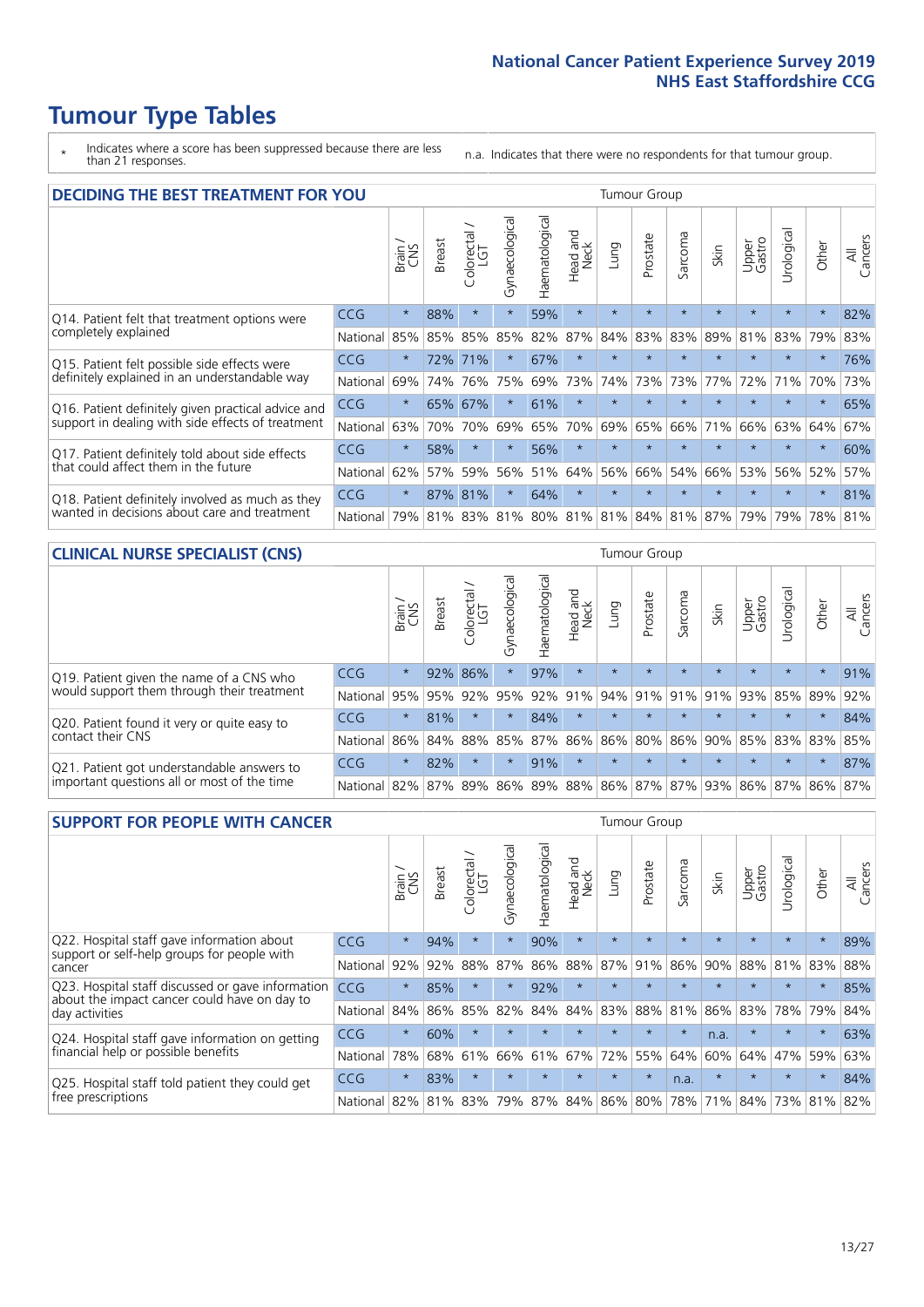# **Tumour Type Tables**

- \* Indicates where a score has been suppressed because there are less than 21 responses.
- n.a. Indicates that there were no respondents for that tumour group.

| <b>OPERATIONS</b>                                |                      |              |        |                   |                |                             |                  |         | Tumour Group |         |         |                 |                                             |         |                |
|--------------------------------------------------|----------------------|--------------|--------|-------------------|----------------|-----------------------------|------------------|---------|--------------|---------|---------|-----------------|---------------------------------------------|---------|----------------|
|                                                  |                      | Brain<br>CNS | Breast | Colorectal<br>LGT | Gynaecological | Haematological              | Head and<br>Neck | Lung    | Prostate     | Sarcoma | Skin    | Upper<br>Gastro | Urological                                  | Other   | All<br>Cancers |
| Q27. Beforehand, patient had all the information | <b>CCG</b>           | $\star$      | 100%   | $\star$           | $\star$        | $\star$                     | $\star$          | $\star$ | $\star$      | $\star$ | $\star$ | $\star$         | $\star$                                     | $\star$ | 98%            |
| needed about the operation                       | National 96% 97% 96% |              |        |                   |                | 96% 94% 96% 95% 97% 95% 96% |                  |         |              |         |         |                 | 96% 95% 95%                                 |         | 96%            |
| Q28. Afterwards, staff completely explained how  | <b>CCG</b>           | $\star$      | 84%    | $\star$           | $\star$        | $\star$                     | $\star$          | $\star$ | $\star$      | $\star$ | $\star$ | $\star$         | $\star$                                     | $\star$ | 83%            |
| operation had gone in understandable way         | National I           | 76%          |        | 79% 83%           |                |                             |                  |         |              |         |         |                 | 79% 78% 79% 79% 78% 80% 82% 79% 76% 77% 79% |         |                |

### **HOSPITAL CARE AS AN INPATIENT** Tumour Group

|                                                                                                  |          | Brain   | Breast  | Colorectal /<br>LGT | Gynaecological | Haematological  | Head and<br>Neck | Lung        | Prostate | Sarcoma | Skin | Upper<br>Gastro | Urological | Other   | All<br>Cancers |
|--------------------------------------------------------------------------------------------------|----------|---------|---------|---------------------|----------------|-----------------|------------------|-------------|----------|---------|------|-----------------|------------|---------|----------------|
| Q30. Hospital staff didn't talk in front of patient                                              | CCG      | $\star$ | $\star$ | $\star$             | $\star$        | $\star$         | $\star$          | $\star$     | $\star$  | $\star$ | n.a. | $\star$         | $\star$    | $\star$ | 82%            |
| as if patient wasn't there                                                                       | National | 81%     | 86%     | 81%                 | 83%            | 84%             | 83%              | 81%         | 88%      | 86%     | 86%  | 81%             | 83%        | 82%     | 84%            |
| Q31. Patient had confidence and trust in all                                                     | CCG      | $\star$ | $\star$ | $\star$             | $\star$        | $\star$         | $\star$          | $\star$     | $\star$  | $\star$ | n.a. | $\star$         | $\star$    | $\star$ | 85%            |
| doctors treating them                                                                            | National | 82%     | 83%     | 85%                 | 83%            | 82%             |                  | 87% 83%     | 89%      | 86%     | 85%  | 81%             | 85%        | 80%     | 84%            |
| Q32. Patient's family or someone close definitely                                                | CCG      | $\star$ | $\star$ | $\star$             | $\star$        | $\star$         | $\star$          | $\star$     | $\star$  | $\star$ | n.a. |                 | $\star$    | $\star$ | 68%            |
| felt able to talk to a doctor                                                                    | National | 67%     | 72%     | 73%                 | 72%            | 74%             | 75%              | 74%         | 72%      | 71%     | 74%  |                 | 73% 71%    | 69%     | 72%            |
| Q33. Patient had confidence and trust in all the                                                 | CCG      | $\star$ | $\star$ | $\star$             | $\star$        | $\star$         | $\star$          | $\star$     | $\star$  | $\star$ | n.a. | $\star$         | $\star$    | $\star$ | 79%            |
| ward nurses treating them                                                                        | National | 72%     | 73%     | 72%                 | 71%            | 77%             | 75%              | 77%         | 79%      | 74%     | 75%  | 73%             | 77%        | 69%     | 74%            |
| Q34. Patient thought there were always or nearly                                                 | CCG      | $\star$ | $\star$ | $\star$             | $\star$        | $\star$         | $\star$          | $\star$     | $\star$  | $\star$ | n.a. | $\star$         | $\star$    | $\star$ | 62%            |
| always enough nurses on duty to care for them                                                    | National | 68%     | 64%     | 62%                 | 63%            | 63%             | 65%              | 68%         | 72%      | 65%     | 70%  | 65%             | 66%        | 60%     | 64%            |
| Q35. All hospital staff asked patient what name                                                  | CCG      | $\star$ | $\star$ | $\star$             | $\star$        | $\star$         | $\star$          | $\star$     | $\star$  | $\star$ | n.a. |                 | $\star$    | $\star$ | 79%            |
| they prefer to be called by                                                                      | National | 68%     | 62%     | 74%                 | 65%            | 72%             | 71%              | 76%         | 72%      | 74%     | 70%  | 78%             | 76%        | 69%     | 71%            |
| Q36. Patient always given enough privacy when                                                    | CCG      | $\star$ | $\star$ | $\star$             | $\star$        | $\star$         | $\star$          | $\star$     | $\star$  | $\star$ | n.a. | $\star$         | $\star$    | $\star$ | 86%            |
| discussing condition or treatment                                                                | National | 78%     | 84%     | 85%                 | 81%            |                 | 86% 87%          | 84%         | 88%      | 84%     | 84%  |                 | 84% 85%    | 82%     | 85%            |
| Q37. Patient definitely found hospital staff to                                                  | CCG      | $\star$ | $\star$ | $\star$             | $\star$        | $\star$         | $\star$          | $\star$     | $\star$  | $\star$ | n.a. |                 | $\star$    | $\star$ | 59%            |
| discuss worries or fears during their inpatient visit                                            | National | 45%     | 51%     | 55%                 | 51%            | 56%             | 52%              | 49%         | 53%      | 54%     | 51%  | 53%             | 49%        | 46%     | 52%            |
| Q38. Hospital staff definitely did everything they                                               | CCG      | $\star$ | $\star$ | $\star$             | $\star$        | $\star$         | $\star$          | $\star$     | $\star$  | $\star$ | n.a. | $\star$         | $\star$    | $\star$ | 88%            |
| could to help control pain                                                                       | National | 85%     | 83%     | 84%                 | 82%            | 82%             | 80%              | 84%         | 85%      | 83%     | 85%  | 82%             | 81%        | 82%     | 83%            |
| Q39. Patient always felt they were treated with                                                  | CCG      | $\star$ | $\star$ | $\star$             | $\star$        | $\star$         | $\star$          | $\star$     | $\star$  | $\star$ | n.a. |                 |            |         | 89%            |
| respect and dignity while in hospital                                                            | National | 85%     | 87%     | 87%                 | 85%            | 89%             | 87%              | 88%         | 91%      | 89%     | 89%  | 88%             | 90%        | 86%     | 88%            |
| Q40. Patient given clear written information<br>about what should or should not do after leaving | CCG      | $\star$ | $\star$ | $\star$             | $\star$        | $\star$         | $\star$          | $\star$     | $\star$  | $\star$ | n.a. |                 | $\star$    | $\star$ | 87%            |
| hospital                                                                                         | National | 80%     | 89%     | 86%                 |                | 86% 83% 87% 82% |                  |             | 91%      | 85%     | 90%  |                 | 82% 87%    | 83%     | 86%            |
| Q41. Hospital staff told patient who to contact<br>if worried about condition or treatment after | CCG      | $\star$ | $\star$ | $\star$             | $\star$        | $\star$         | $\star$          | $\star$     | $\star$  | $\star$ | n.a. | $\star$         | $\star$    | $\star$ | 93%            |
| leaving hospital                                                                                 | National | 94%     | 95%     | 95%                 | 93%            |                 |                  | 96% 93% 92% |          | 96% 94% | 95%  | 92%             | 92%        | 93%     | 94%            |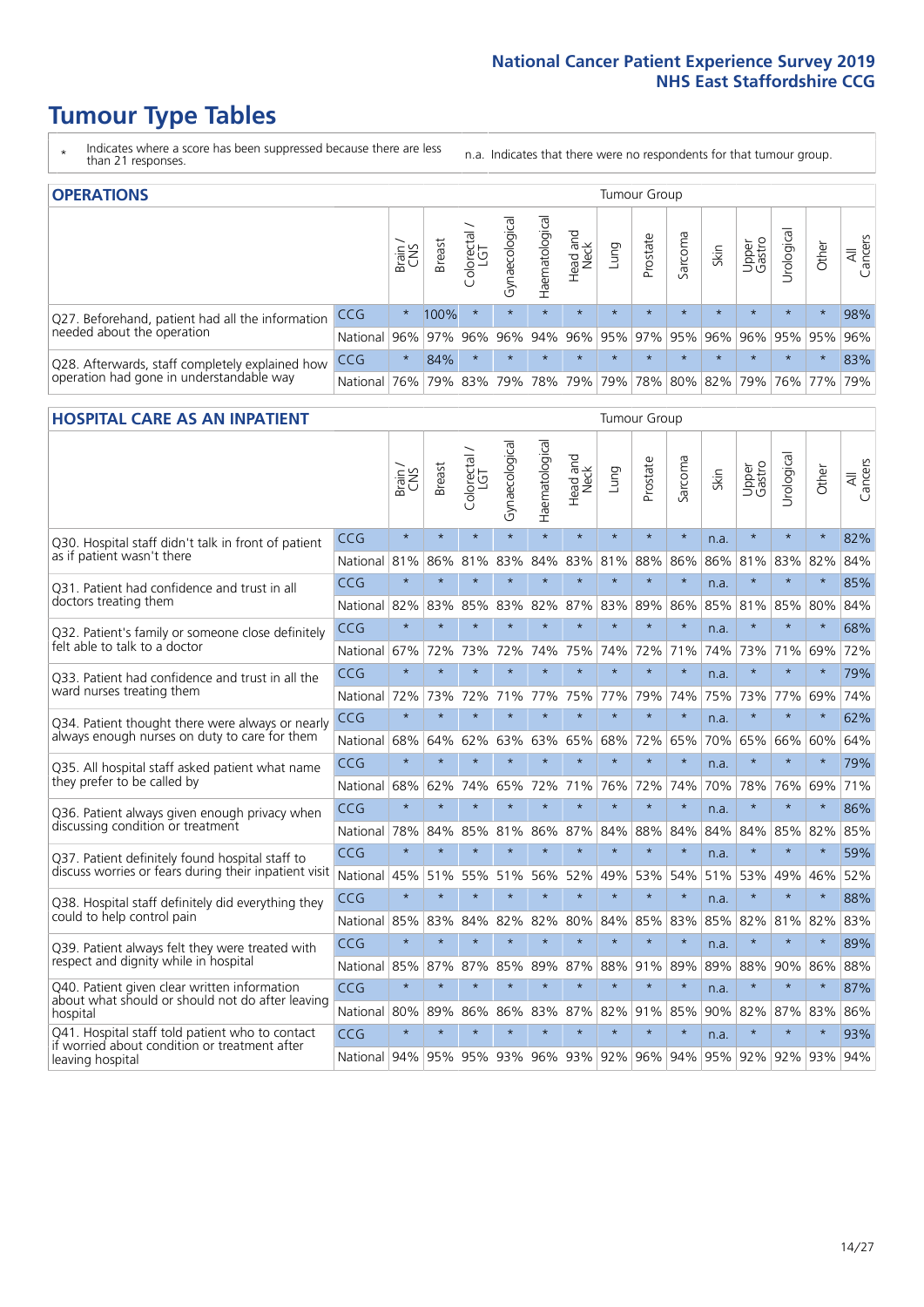# **Tumour Type Tables**

- \* Indicates where a score has been suppressed because there are less than 21 responses.
- n.a. Indicates that there were no respondents for that tumour group.

| <b>HOSPITAL CARE AS A DAY PATIENT / OUTPATIENT</b>                     |            |         |               |                 |                |                |                         |         | <b>Tumour Group</b> |         |         |                 |            |          |                |
|------------------------------------------------------------------------|------------|---------|---------------|-----------------|----------------|----------------|-------------------------|---------|---------------------|---------|---------|-----------------|------------|----------|----------------|
|                                                                        |            | Brain   | <b>Breast</b> | ∽<br>Colorectal | Gynaecological | Haematological | ead and<br>Neck<br>Head | Lung    | Prostate            | Sarcoma | Skin    | Upper<br>Gastro | Urological | Other    | All<br>Cancers |
| Q43. Patient definitely found hospital staff to                        | CCG        | $\star$ | 64%           | $\star$         | $\star$        | 67%            | $\star$                 | $\star$ | $\star$             | $\star$ | $\star$ | $\star$         | $\star$    | $\star$  | 71%            |
| discuss worries or fears during their outpatient or<br>day case visit  | National   | 66%     | 68%           | 73%             | 70%            | 73%            | 72%                     | 70%     | 74%                 | 72%     | 72%     | 71%             | 67%        | 68%      | 71%            |
| Q44. Cancer doctor had the right documents at                          | CCG        | $\star$ | 94%           |                 | $\star$        | 97%            | $\star$                 | $\star$ | $\star$             | $\star$ |         | $\star$         | $\star$    | $\star$  | 95%            |
| patient's last outpatient appointment                                  | National   | 94%     | 96%           | 96%             | 96%            | 97%            | 96%                     | 96%     | 96%                 | 96%     | 96%     | 94%             | 96%        | 95%      | 96%            |
| Q46. Beforehand patient completely had                                 | <b>CCG</b> | $\star$ | 90%           | $\star$         |                |                | $\star$                 | $\star$ | $\star$             | n.a.    | n.a.    | $\star$         | $\star$    | $\star$  | 91%            |
| all information needed about radiotherapy<br>treatment                 | National   | 91%     | 88%           | 83%             | 88%            | 84%            | 86%                     | 86%     | 88%                 | 88%     | 84%     | 86%             | 83%        | 84%      | 86%            |
| Q47. Patient completely given understandable                           | CCG        | $\star$ | 55%           | $\star$         |                |                | $\star$                 | n.a.    | $\star$             | n.a.    | n.a.    | $\star$         |            | $^\star$ | 51%            |
| information about whether radiotherapy was<br>working                  | National   | 56%     | 60%           | 57%             | 61%            | 62%            | 63%                     | 59%     | 60%                 | 67%     | 57%     | 52%             | 59%        | 59%      | 60%            |
| Q49. Beforehand patient completely had all                             | CCG        | $\star$ | 72%           | $\star$         | $\star$        | 80%            | $\star$                 | $\star$ | $\star$             | $\star$ | $\star$ | $\star$         | $\star$    | $\star$  | 79%            |
| information needed about chemotherapy<br>treatment                     | National   | 80%     | 82%           | 86%             | 87%            | 85%            | 79%                     | 84%     | 86%                 | 86%     | 90%     | 84%             | 85%        | 85%      | 84%            |
| Q50. Patient given enough information about                            | <b>CCG</b> | $\star$ | 56%           | $\star$         | $\star$        | 80%            | $\star$                 | ÷       | $\star$             | $\star$ |         |                 |            | $\star$  | 65%            |
| whether chemotherapy was working in a<br>completely understandable way | National   | 54%     | 62%           | 64%             | 68%            | 75%            |                         | 57% 67% | 66%                 | 71%     | 79%     | 61%             | 68%        | 69%      | 68%            |

#### **HOME CARE AND SUPPORT** Tumour Group

|                                                                                                                   |            | Brain   | <b>Breast</b> | iolorectal<br>LGT<br>$\cup$ | ᢛ<br>Gynaecologic | Haematological | ad and<br>Neck<br>Head | <b>Lung</b> | Prostate | Sarcoma | Skin    | Upper<br>Gastro | Urological  | Other   | All<br>Cancers |
|-------------------------------------------------------------------------------------------------------------------|------------|---------|---------------|-----------------------------|-------------------|----------------|------------------------|-------------|----------|---------|---------|-----------------|-------------|---------|----------------|
| Q51. Hospital staff definitely gave family or<br>someone close all the information needed to<br>help care at home | <b>CCG</b> | $\star$ | 52%           | $\star$                     | $\star$           | 57%            | $\star$                | $\star$     | $\star$  | $\star$ | $\star$ | $\star$         | $\star$     | $\star$ | 61%            |
|                                                                                                                   | National   | 58%     | 58%           | 63%                         | 57%               | 62%            | 67%                    | 59%         | 61%      |         | 62% 65% | 60%             | 59% 55%     |         | 60%            |
| Q52. Patient definitely given enough support<br>from health or social services during treatment                   | <b>CCG</b> | $\star$ | 50%           | $\star$                     | $\star$           |                | $\star$                | $\star$     | $\star$  |         | $\star$ | $\star$         | $\star$     | $\star$ | 51%            |
|                                                                                                                   | National   | 42%     | 52%           | 60%                         |                   | 45% 51%        | 59%                    | 50%         | 48%      |         | 53% 57% |                 | 54% 48% 51% |         | 52%            |
| Q53. Patient definitely given enough support<br>from health or social services after treatment                    | <b>CCG</b> | n.a.    | $\star$       | $\star$                     | $\star$           | $\star$        | n.a.                   | $\star$     | $\star$  | n.a.    |         | $\star$         | $\star$     | $\star$ | 37%            |
|                                                                                                                   | National   | 39%     | 41%           | 53%                         | 39%               | 43%            | 56%                    | 40%         | 46%      | 48%     | 59%     | 47%             | 44%         | 44%     | 45%            |

| <b>CARE FROM YOUR GENERAL PRACTICE</b>                                                                     |              |         |               |                   |                |                                     | Tumour Group     |         |                                         |         |         |                 |           |         |                |  |
|------------------------------------------------------------------------------------------------------------|--------------|---------|---------------|-------------------|----------------|-------------------------------------|------------------|---------|-----------------------------------------|---------|---------|-----------------|-----------|---------|----------------|--|
|                                                                                                            |              | Brain   | <b>Breast</b> | Colorectal<br>LGT | Gynaecological | $\overline{\sigma}$<br>Haematologic | Head and<br>Neck | Lung    | Prostate                                | Sarcoma | Skin    | Upper<br>Gastro | Urologica | Other   | All<br>Cancers |  |
| Q54. GP given enough information about<br>patient's condition and treatment                                | <b>CCG</b>   | $\star$ | 98%           | $\star$           | $\star$        | 97%                                 | $\star$          | $\star$ | $\star$                                 | $\star$ | $\star$ | $\star$         | $\star$   | $\star$ | 97%            |  |
|                                                                                                            | National 91% |         |               | 96% 95%           | 95%            |                                     |                  |         | 96% 94% 94% 96% 94% 96% 93% 95% 94% 95% |         |         |                 |           |         |                |  |
| Q55. General practice staff definitely did<br>everything they could to support patient during<br>treatment | <b>CCG</b>   | $\star$ | 62%           | $\star$           | $\star$        | 44%                                 | $\star$          | $\star$ | $\star$                                 | $\star$ | $\star$ | $\star$         | $\star$   | $\star$ | 62%            |  |
|                                                                                                            | National     | 55%     |               | 58% 59%           | 56%            |                                     | 56% 59%          |         | 56% 64% 56% 65% 59% 59% 55%             |         |         |                 |           |         | 58%            |  |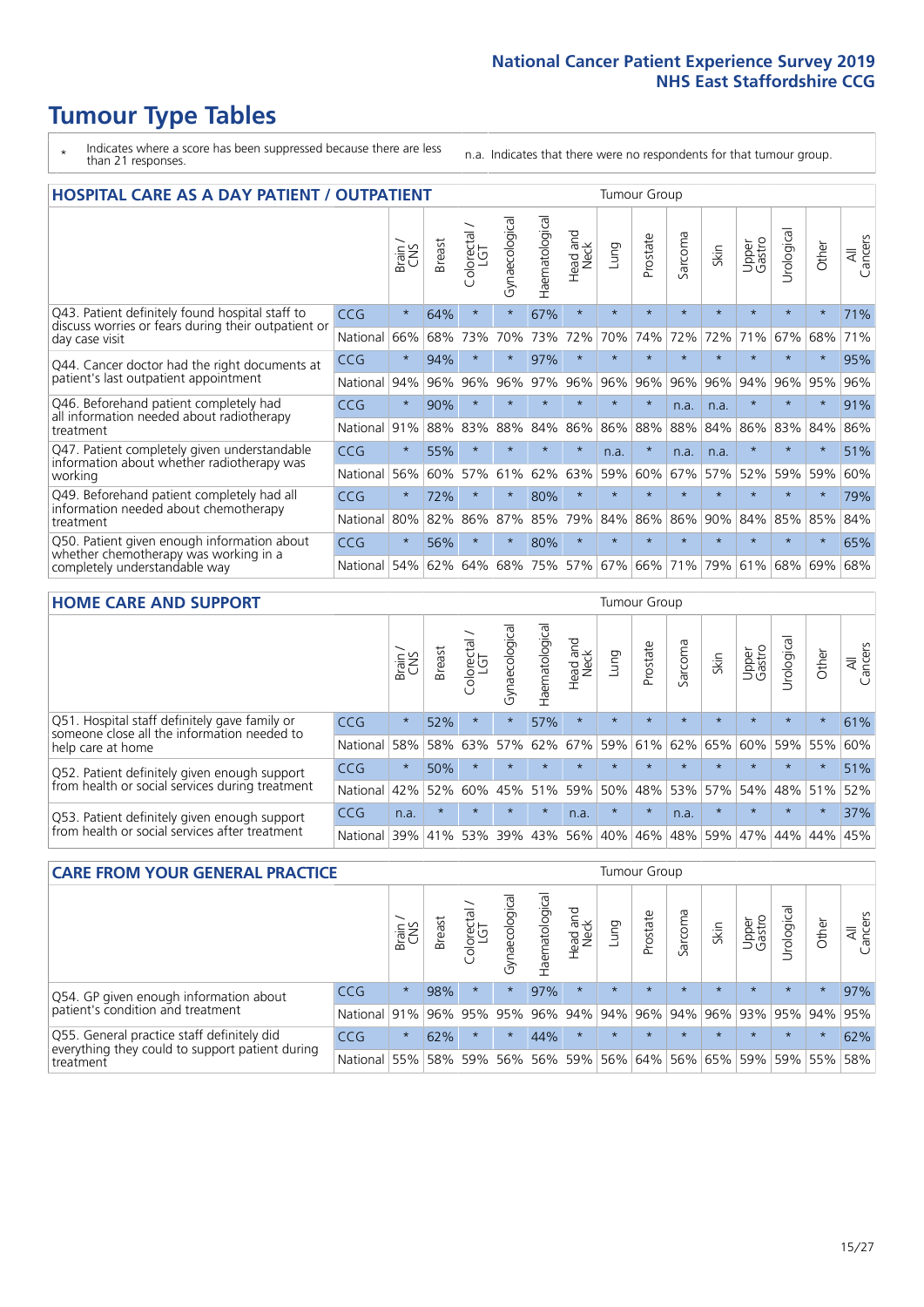# **Tumour Type Tables**

- \* Indicates where a score has been suppressed because there are less than 21 responses.
- n.a. Indicates that there were no respondents for that tumour group.

#### **YOUR OVERALL NHS CARE** THE CONSTRUCTION OF THE THROUP GROUP TUMOUR GROUP

| I YUN YENAEL NI IYOANE |         |               |                                 |                |                |                         |            |          |         |              |                 |               |         |                |
|------------------------|---------|---------------|---------------------------------|----------------|----------------|-------------------------|------------|----------|---------|--------------|-----------------|---------------|---------|----------------|
|                        | Brain   | <b>Breast</b> | ∽<br>olorectal<br>LGT<br>$\cup$ | Gynaecological | Haematological | aad and<br>Neck<br>Head | Lung       | Prostate | Sarcoma | Skin         | Upper<br>Gastro | ී<br>Urologic | Other   | All<br>Cancers |
| <b>CCG</b>             | $\star$ | 71%           | 83%                             |                | 72%            | $\star$                 | $\star$    | $\star$  | $\star$ | $\star$      | $\star$         | $\star$       | $\ast$  | 73%            |
| National               | 60%     | 73%           | 73%                             | 69%            | 75%            | 73%                     | 73%        | 75%      | 70%     | 79%          | 69%             | 74%           | 68%     | 73%            |
| <b>CCG</b>             | n.a.    | 49%           | $\star$                         |                | 41%            | $\star$                 | $\star$    | $\star$  | $\star$ | $\star$      | $\star$         |               | $\star$ | 38%            |
| National               | 36%     | 41%           | 40%                             | 34%            | 36%            | 39%                     | 36%        | 40%      | 34%     | 44%          | 36%             | 33%           | 31%     | 38%            |
| <b>CCG</b>             | $\star$ | 87%           | 91%                             |                | 97%            | $\star$                 | $\star$    | $\star$  | $\star$ | $\star$      |                 |               | $\star$ | 90%            |
| National               | 85%     | 90%           | 88%                             | 87%            | 91%            |                         | 90%        | 88%      | 88%     | 90%          | 86%             | 85%           | 87%     | 89%            |
| <b>CCG</b>             | $\star$ | 65%           | 73%                             |                | 62%            | $\ast$                  | $\star$    | $\star$  | $\star$ | $\star$      |                 |               | $\ast$  | 64%            |
| National               | 58%     | 68%           | 73%                             | 66%            | 66%            | 71%                     | 71%        | 76%      | 68%     | 73%          | 66%             | 75%           | 64%     | 69%            |
| <b>CCG</b>             | $\star$ | 30%           | 33%                             |                | 22%            | $\star$                 | $\star$    | $\star$  | $\star$ | $\star$      |                 |               | $\star$ | 27%            |
| National               | 42%     | 30%           | 32%                             | 31%            |                |                         | 34%        | 31%      | 36%     | 20%          | 36%             | 21%           | 32%     | 30%            |
| <b>CCG</b>             | $\star$ | 8.9           | 9.2                             | $\star$        | 8.9            | $\star$                 | $\star$    | $\star$  | $\star$ | $\star$      | $\star$         | $\star$       | $\ast$  | 8.9            |
| National               | 8.6     | 8.9           | 8.8                             | 8.7            | 8.9            | 8.8                     | 8.8        | 8.8      | 8.8     | 8.9          | 8.7             | 8.7           | 8.7     | 8.8            |
|                        |         |               |                                 |                |                | 33%                     | 90%<br>21% |          |         | iamoar oroap |                 |               |         |                |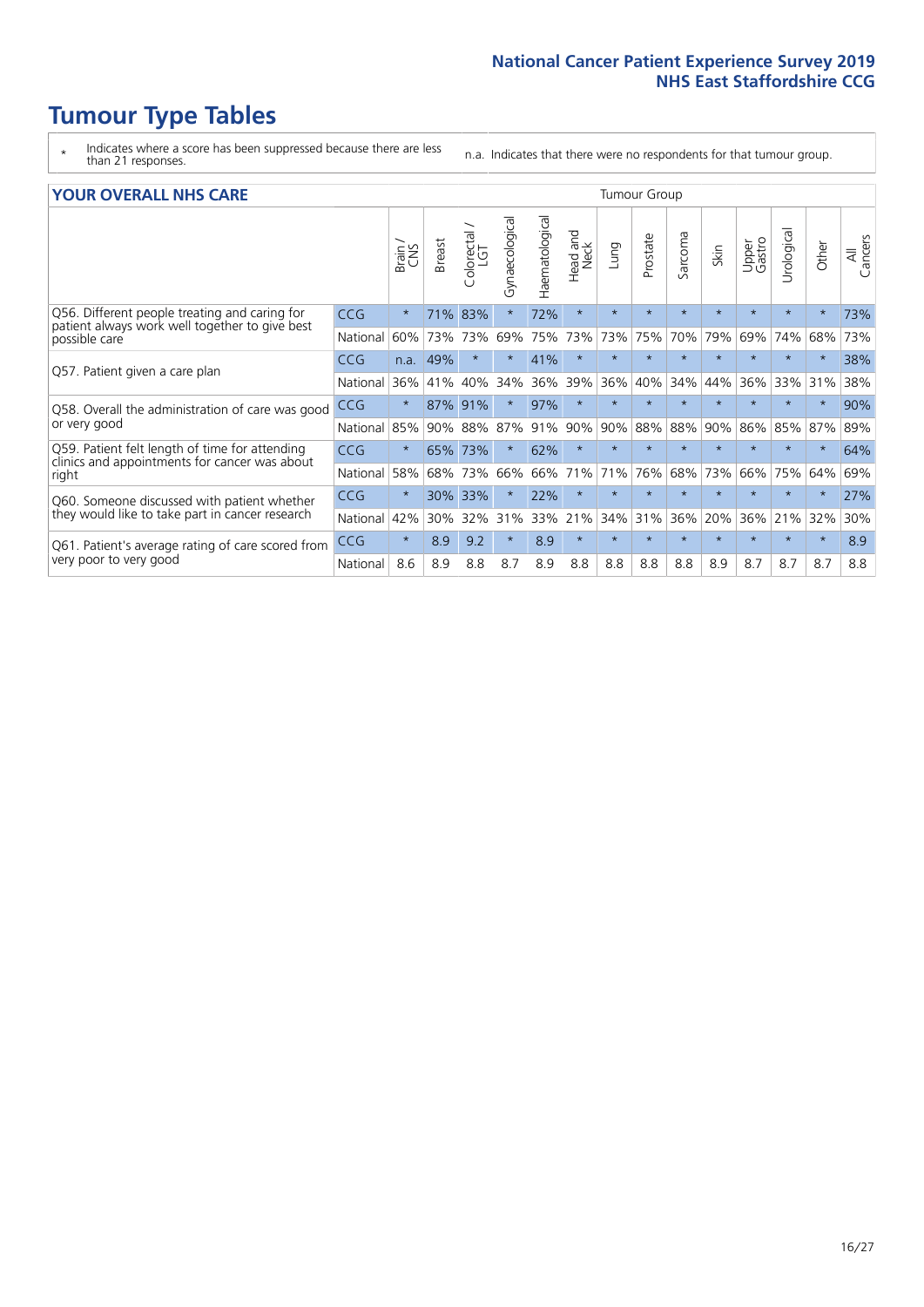### **Year on Year Charts**





#### **DIAGNOSTIC TESTS**





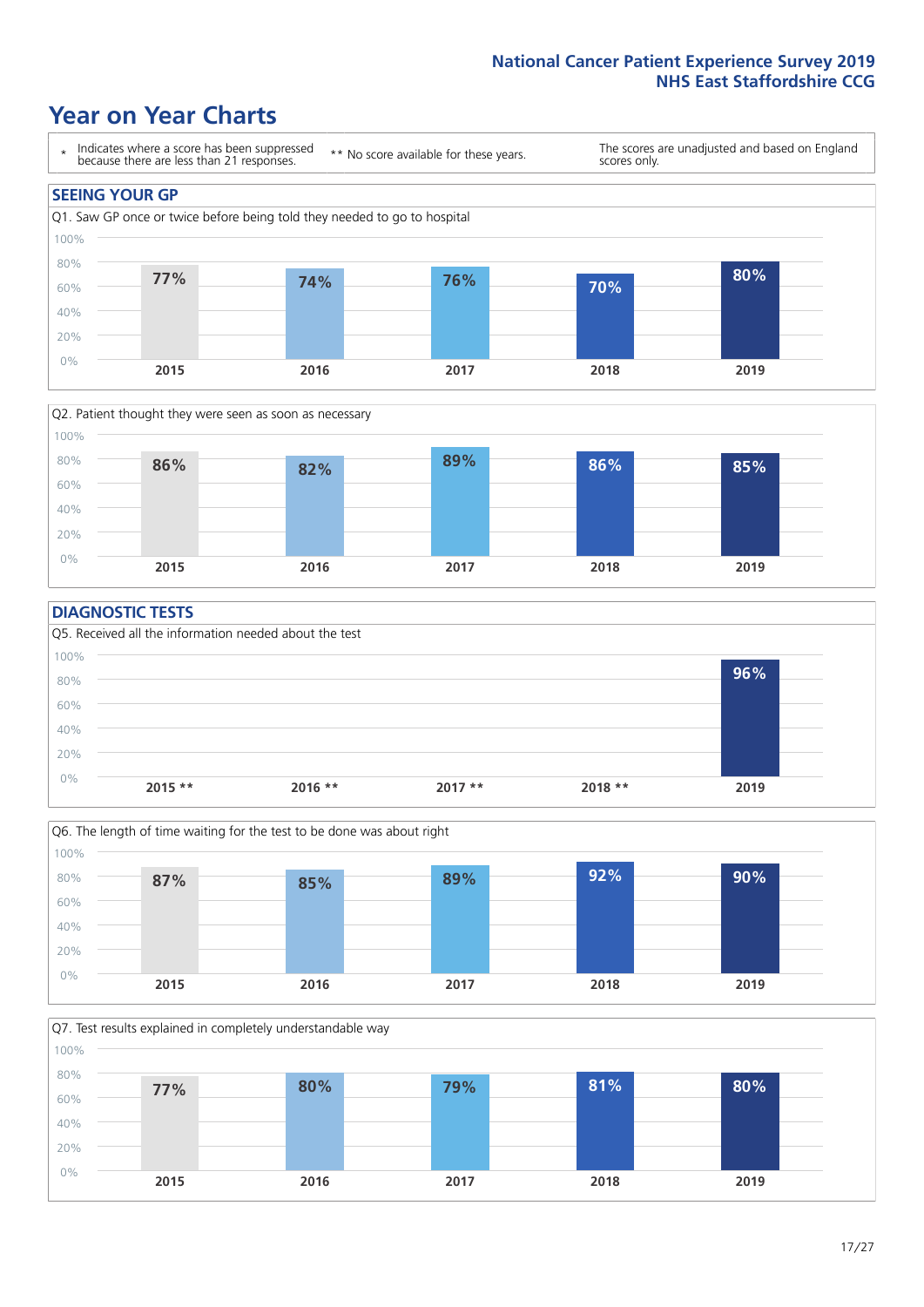### **Year on Year Charts**

\* Indicates where a score has been suppressed because there are less than 21 responses. \*\* No score available for these years. The scores are unadjusted and based on England scores only. **FINDING OUT WHAT WAS WRONG WITH YOU** Q10. Patient told they could bring a family member or friend when first told they had cancer 0% 20% 40% 60% 80% 100% **2015 \*\* 2016 2017 2018 2019 74% 81% 84% 77%**







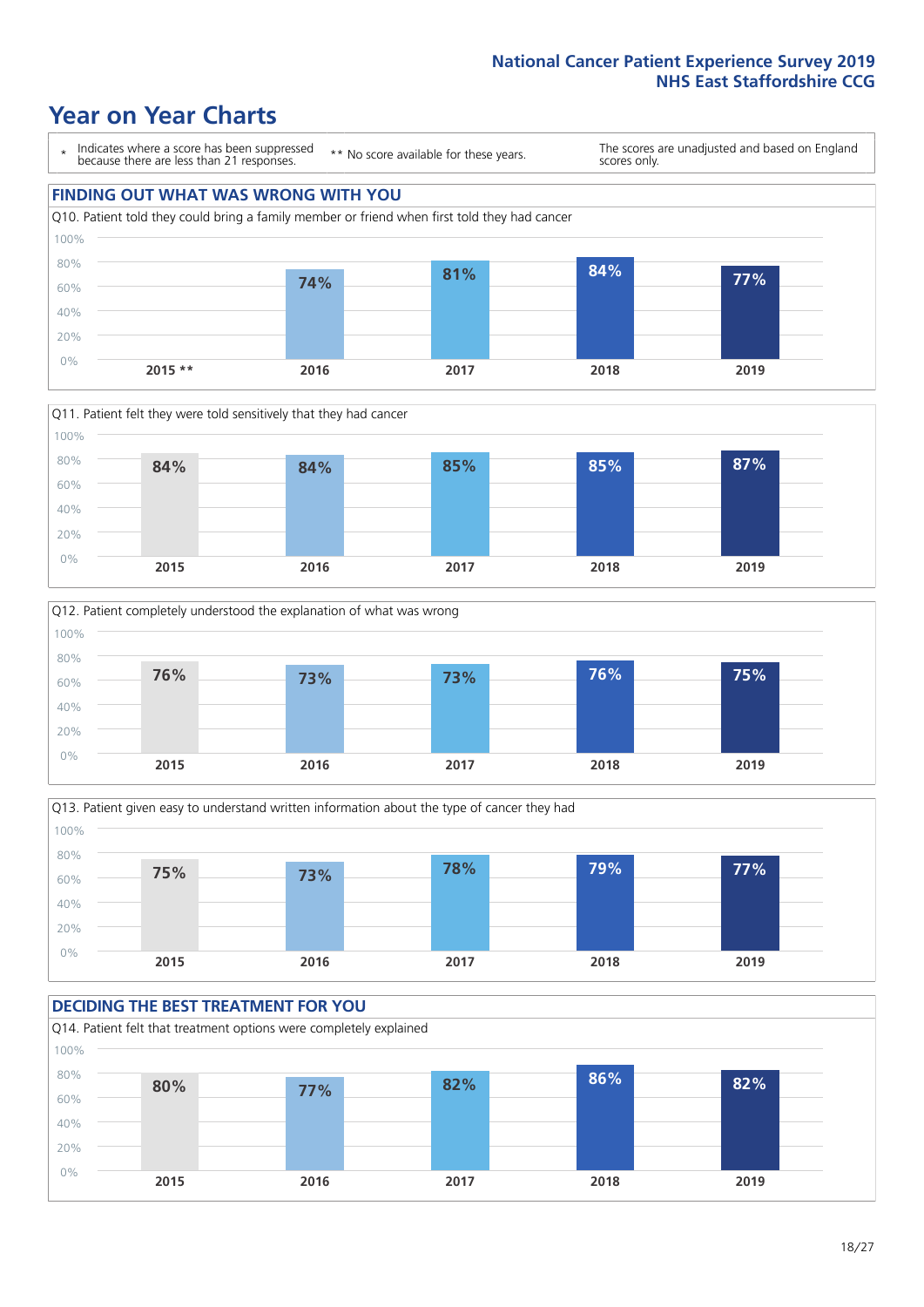### **Year on Year Charts**







Q18. Patient definitely involved as much as they wanted in decisions about care and treatment  $0%$ 20% 40% 60% 80% 100% **2015 \*\* 2016 \*\* 2017 \*\* 2018 \*\* 2019 81%**

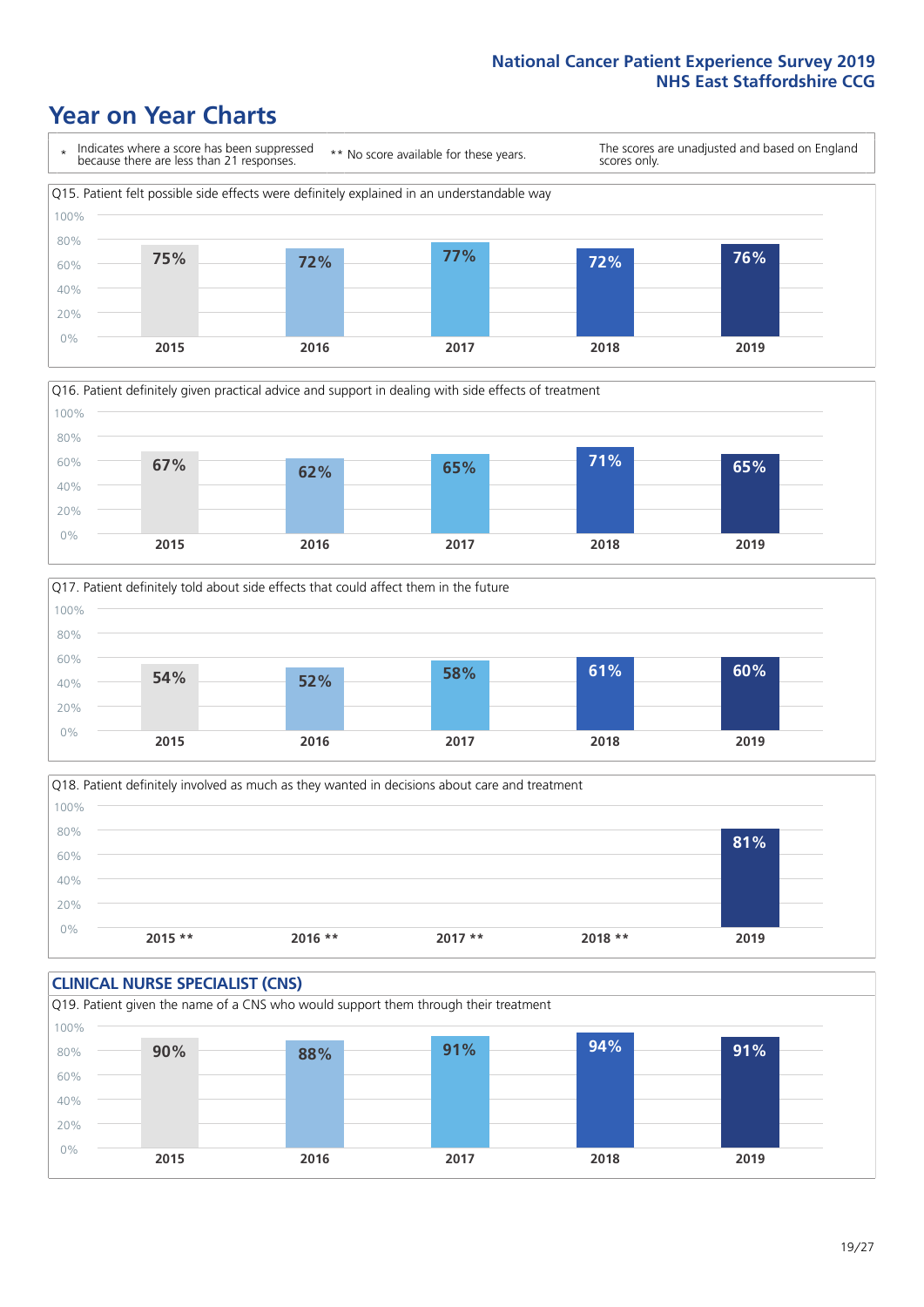### **Year on Year Charts**











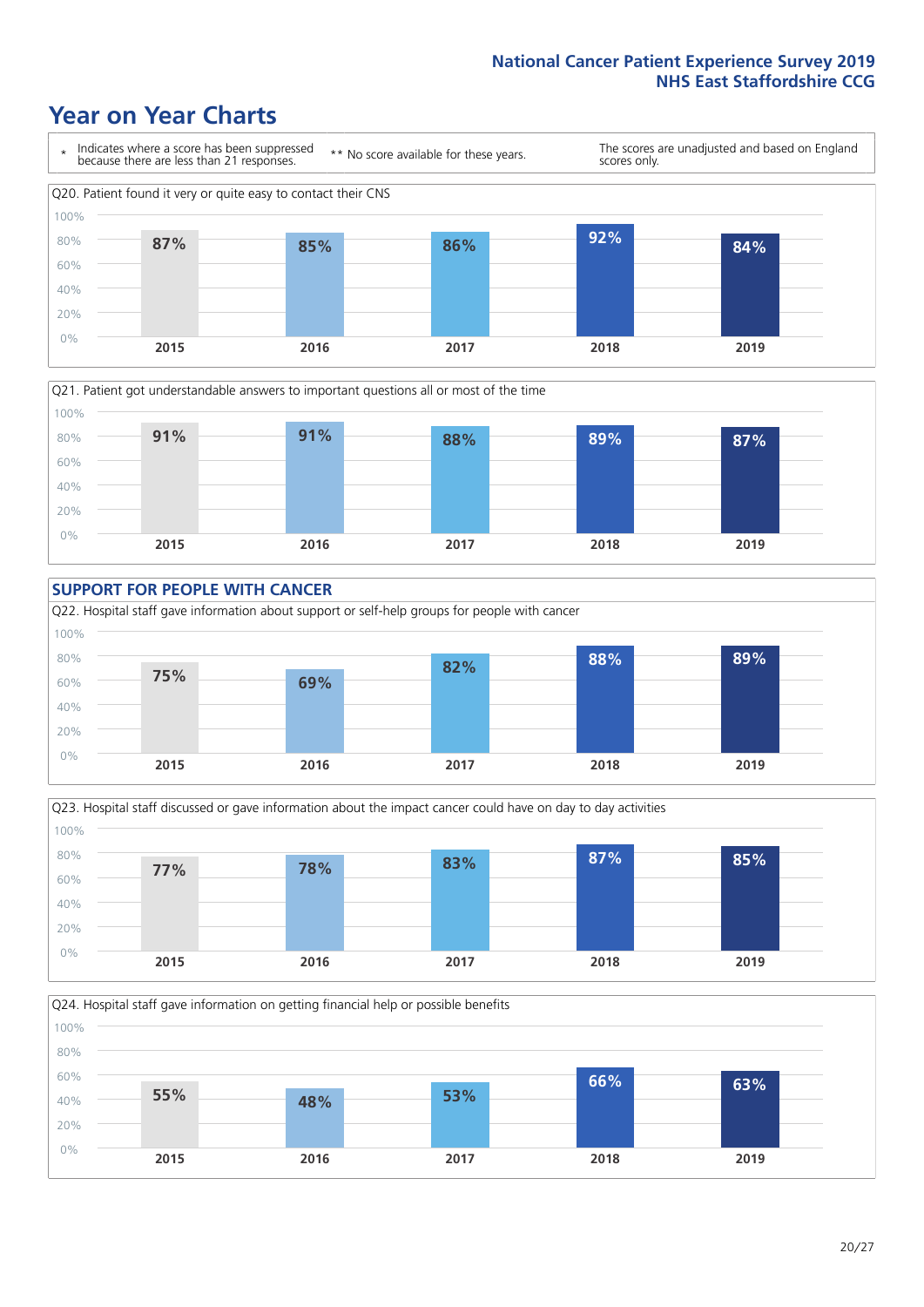### **Year on Year Charts**



#### **OPERATIONS**





### **HOSPITAL CARE AS AN INPATIENT** Q30. Hospital staff didn't talk in front of patient as if patient wasn't there 0% 20% 40% 60% 80% 100% **2015 \*\* 2016 \*\* 2017 \*\* 2018 \*\* 2019 82%**

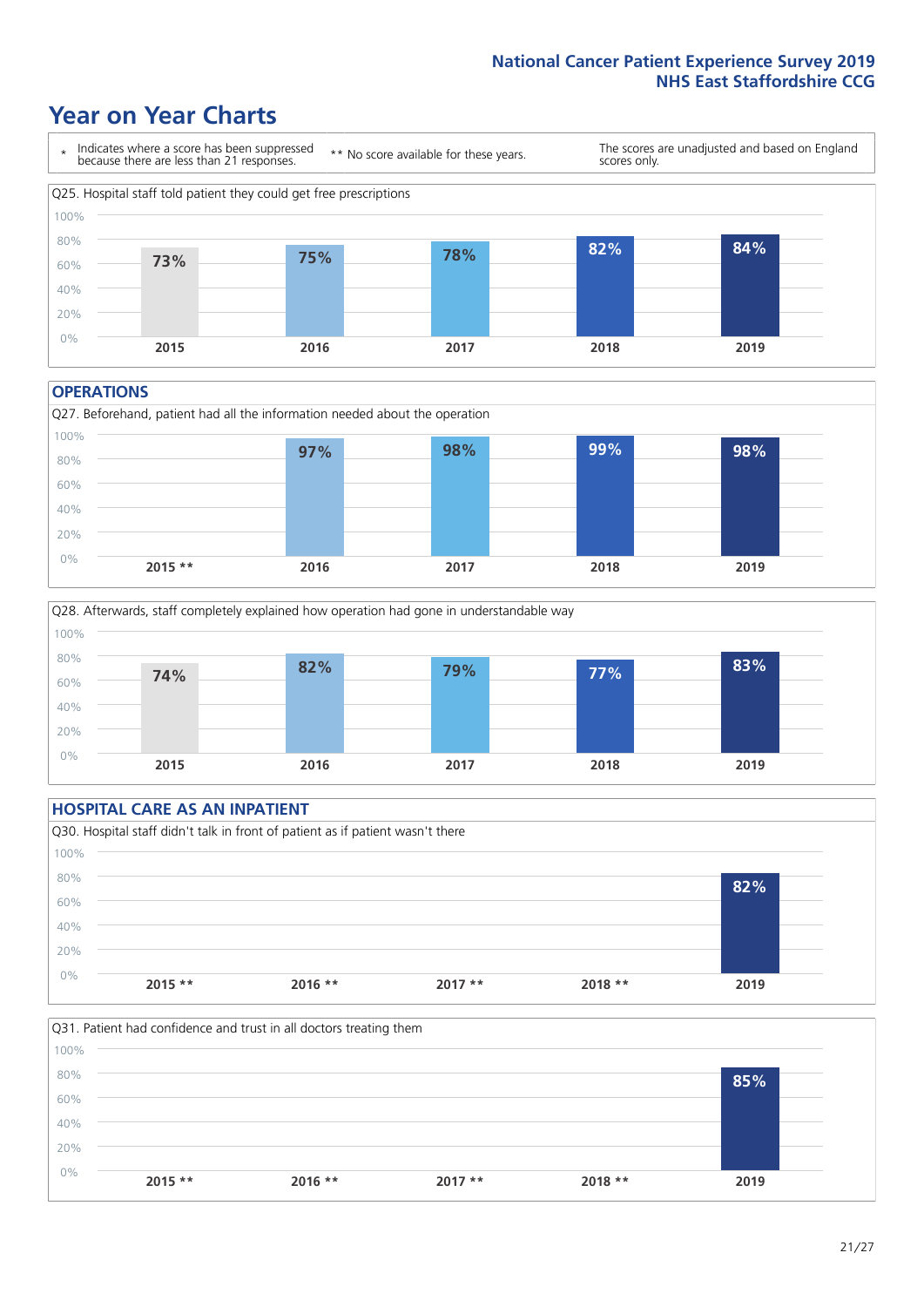### **Year on Year Charts**









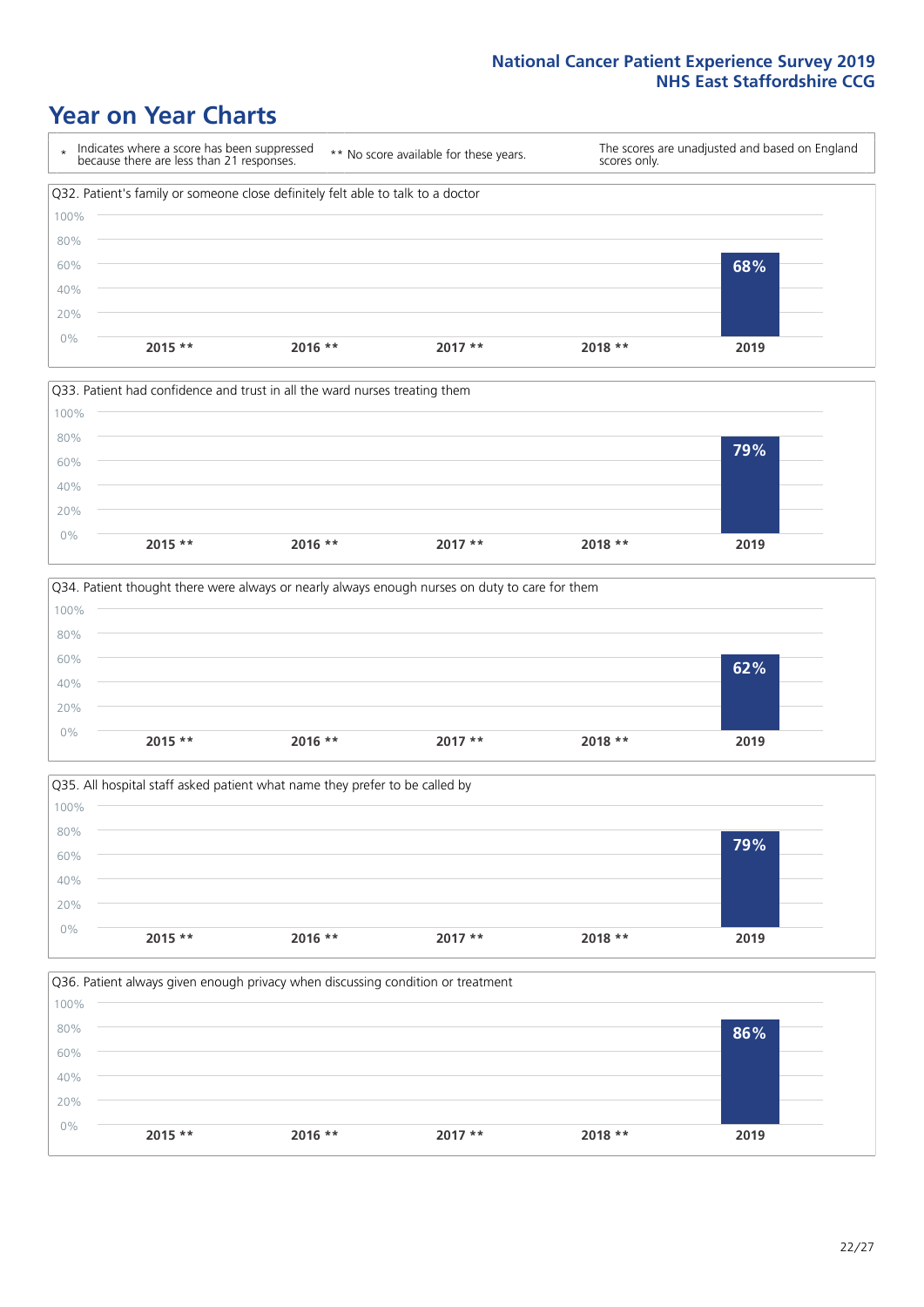### **Year on Year Charts**









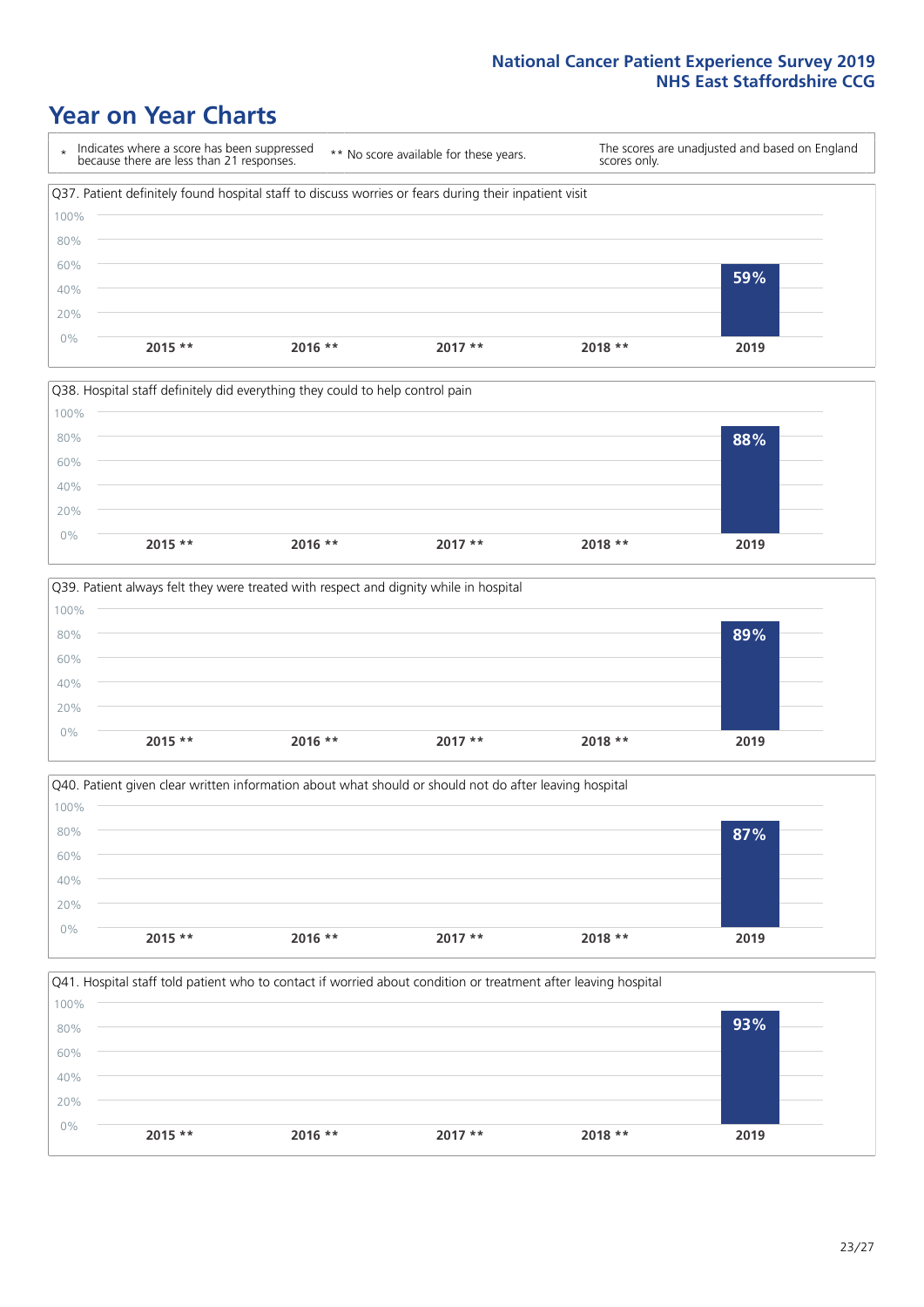### **Year on Year Charts**

\* Indicates where a score has been suppressed because there are less than 21 responses.

\*\* No score available for these years.

The scores are unadjusted and based on England scores only.











Q49. Beforehand patient completely had all information needed about chemotherapy treatment

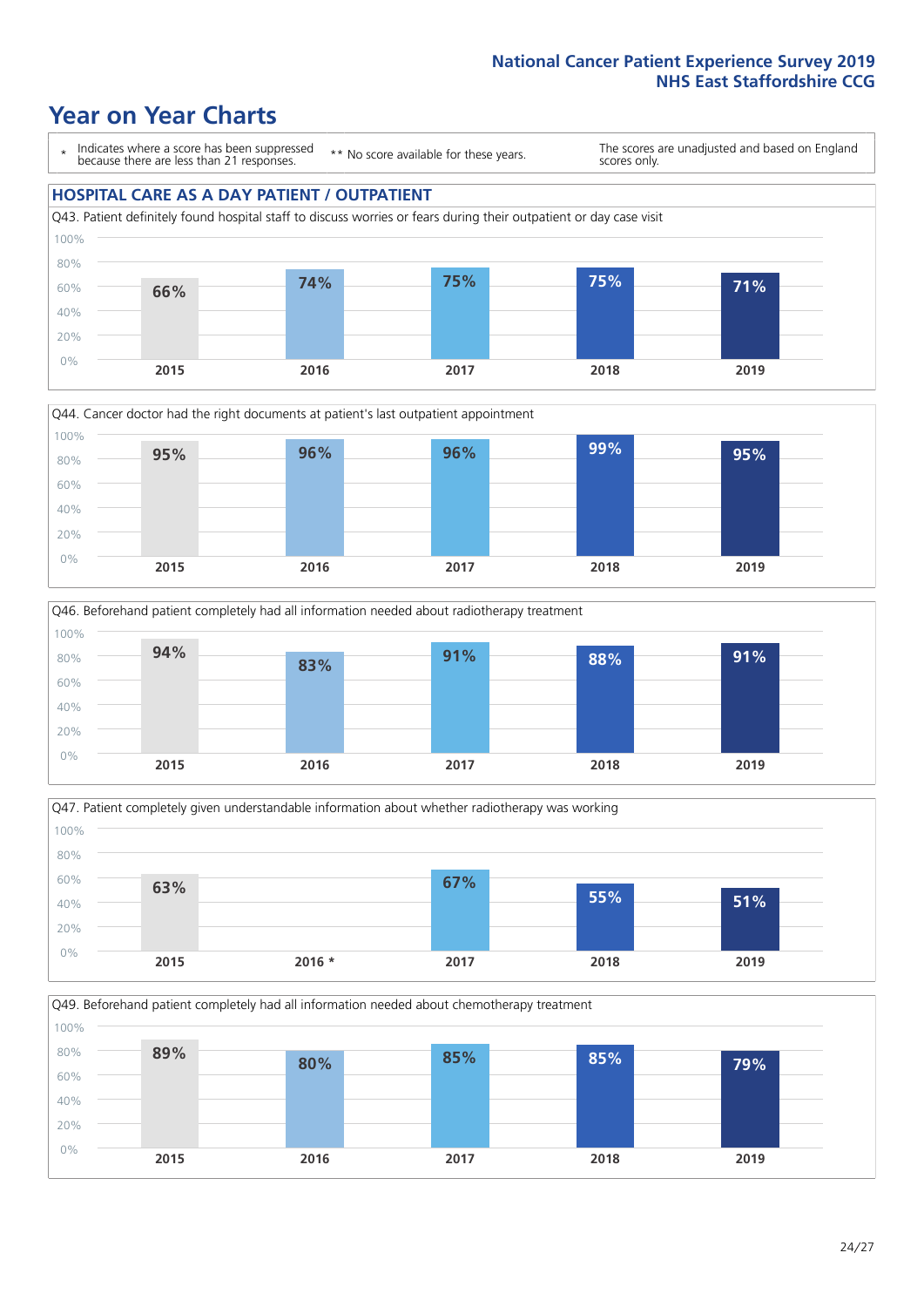### **Year on Year Charts**

\* Indicates where a score has been suppressed because there are less than 21 responses. \*\* No score available for these years. The scores are unadjusted and based on England scores only. Q50. Patient given enough information about whether chemotherapy was working in a completely understandable way 0% 20% 40% 60% 80% 100% **2015 2016 2017 2018 2019 65% 67% 67% 74% 65%**

#### **HOME CARE AND SUPPORT**







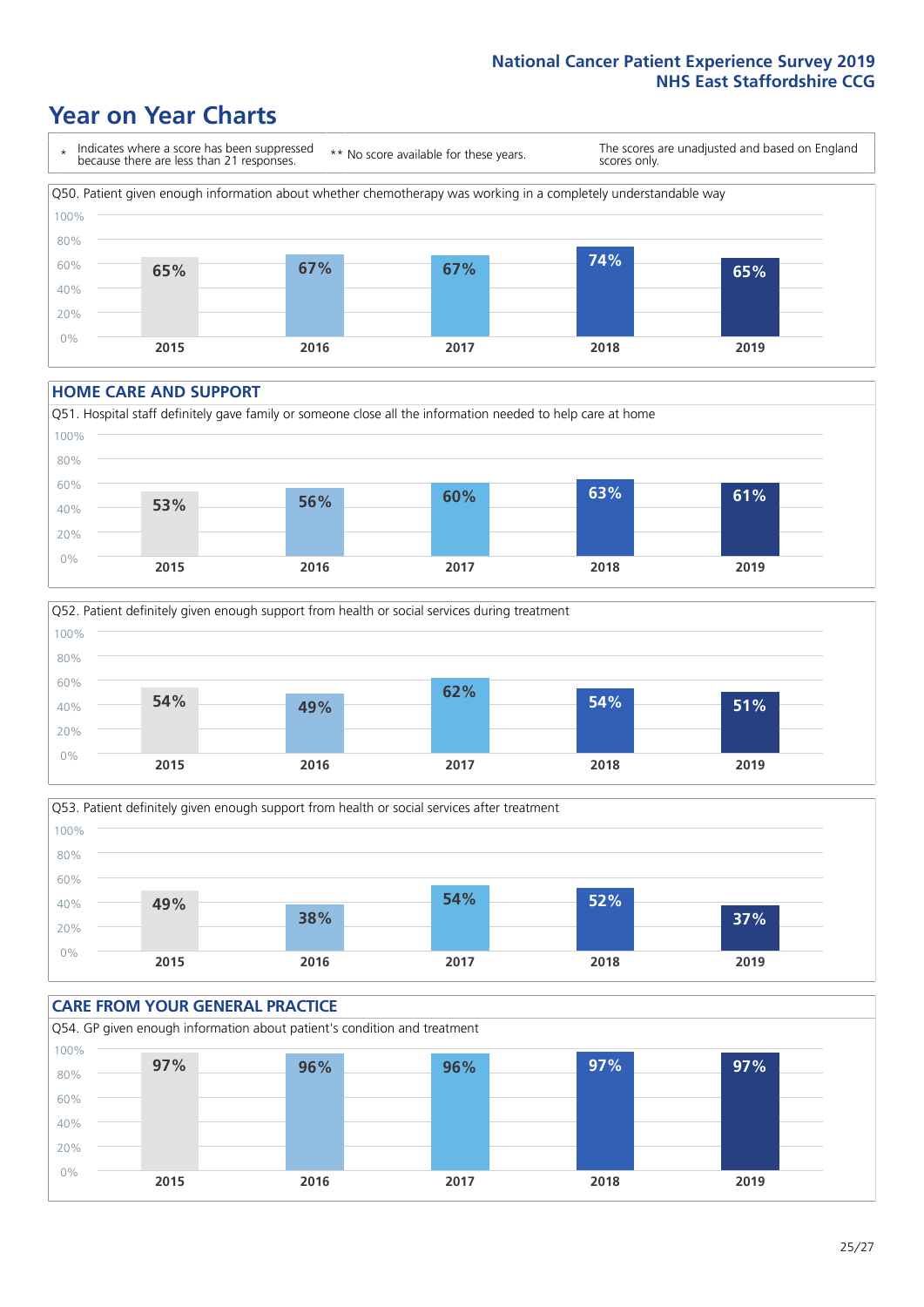### **Year on Year Charts**

\* Indicates where a score has been suppressed because there are less than 21 responses.

\*\* No score available for these years.

The scores are unadjusted and based on England scores only.



#### **YOUR OVERALL NHS CARE**







Q59. Patient felt length of time for attending clinics and appointments for cancer was about right